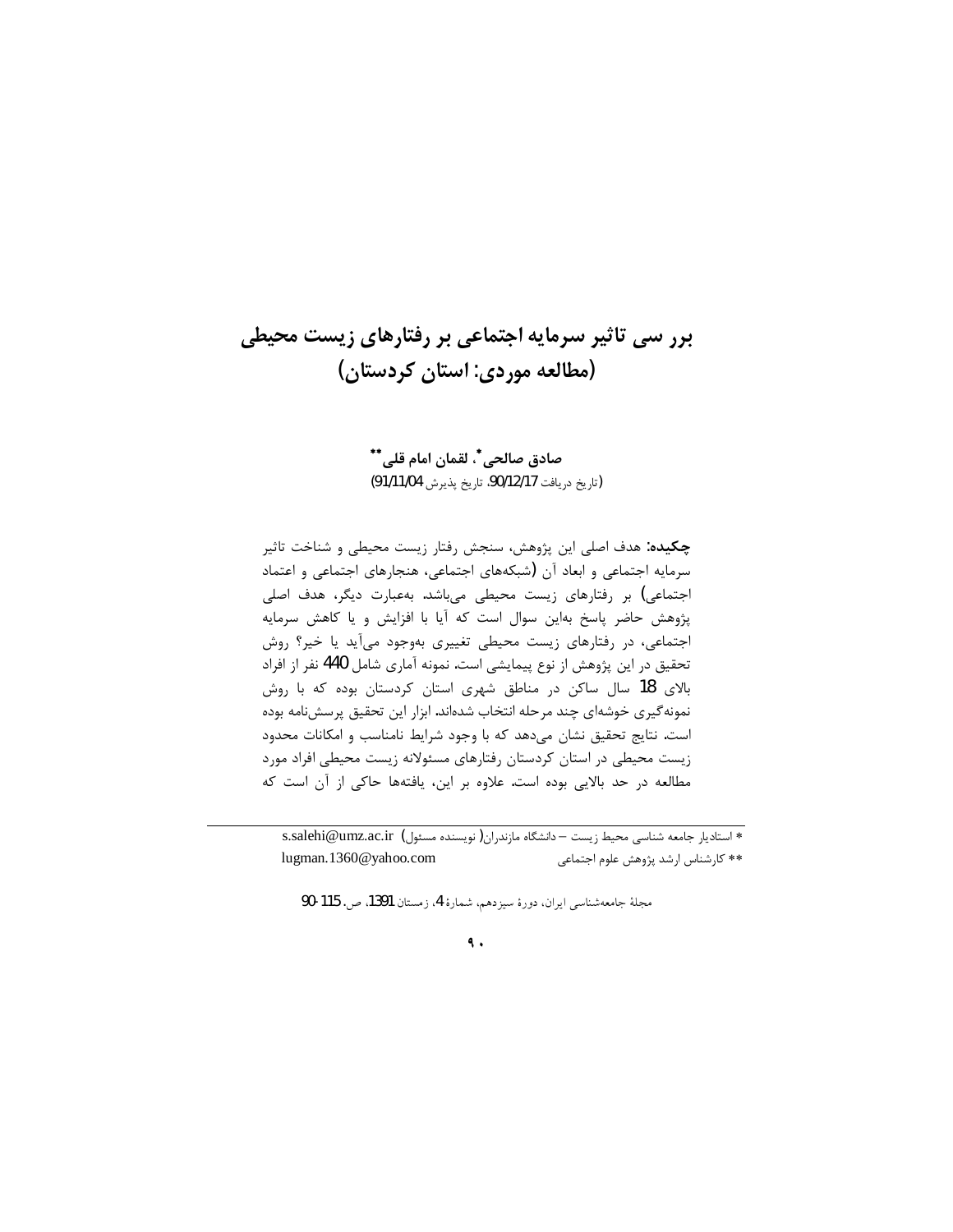سرمايه اجتماعي افراد مورد مطالعه در حد نزديک بهمتوسط است. آزمون فرضيه نشان میدهد که بین سرمایه اجتماعی و رفتارهای زیست محیطی رابطه مثبت و مستقیمی وجود دارد. بهعبارت دیگر، با افزایش سرمایه اجتماعی، رفتارهای مسئولانه زیست محیطی نیز مسئولانه می شود. در خاتمه، بهدلایل احتمالی پائین بودن میزان سرمایه اجتماعی پرداخته شد. **مفاهیم کلیدی**: رفتارهای زیست محیطی، سرمایه اجتماعی، شبکههای اجتماعي، هنجارهاي اجتماعي و اعتماد اجتماعي

## بيان مسئله

ارتباط محیط زیست و سرمایه اجتماعی از جمله موضوعات جدیدی است که مورد توجه محققان زيست محيطي قرار گرفته است. هاري و استفان<sup>1</sup> (2008)، گرافتون و نولز<sup>2</sup> (2003)، اشام<sup>3</sup> و همكاران (2002)، پرتی و وارد<sup>4</sup> (2001)، کاتز<sup>5</sup> (2000)، خوش فر و همکاران (1388) و عقیلی و همکاران (1388) معتقدند که سطوح سرمایه اجتماعی بر ترجیحات زیست محیطی افراد و دولتها تأثیر بەسزایی دارند. نتایج این تحقیقات نشان می۵هد که سطح بالای سرمایه اجتماعی - با کاهش هزینههای فعالیتهای جمعی- همکاری بین افراد را تسهیل میکند و مردم بیشتر در فعالیتهای جمعی شرکت می کنند. در نتیجه فعالیتهای فردی و خصوصی که دارای اثرات منفی زیست محیطی میباشد را کمتر انجام میدهند. بهعنوان نمونه، پرتی و وارد (2001)، بهبررسی نمونههای زیادی از هنجارها و قرادادهای اجتماعی (ابعادی از سرمایه اجتماعی) در فعالیتهای جمعی پرداختند که بر ترجیحات زیست محیطی افراد اثر دارند.

همچنین، نتایج تحقیق خوشفر و همکاران (1388) نشان داد، سرمایهٔ اجتماعی، همبستگی مثبت و قوی با رفتارهای مسؤولانه نسبت بهمحیط زیست دارد. این رابطه قوی بین میزان سرمایهٔ اجتماعی افراد (اعتماد نهادی، اعتماد عمومی، مشار کت اجتماعی، امنیّت اجتماعی و عضویّت مدنی) با رفتارهای مسؤولانه آنان نسبت بهمحیط زیست حاکی از این است که هنجارهای اعتماد و مشارکت و همچنین احساس امنیّت بر کنش اجتماعی افراد نسبت بهمحیط طبیعی پیرامون خود تأثیر بهسزایی دارند. علاوه بر این، گرافتون و نولز (2003) معتقدند که طیف گستردهای از عوامل تعیین کننده اجتماعی (سرمايه اجتماعي، واگرايي،هاي اجتماعي و ظرفيتهاي اجتماعي) تاثير قابل توجهي بر كيفيت محيط

5. Katz

<sup>1.</sup> Hari and Astephan

<sup>2.</sup> Grafton and Knowles

<sup>3.</sup> Isham

<sup>4.</sup> Pretty and ward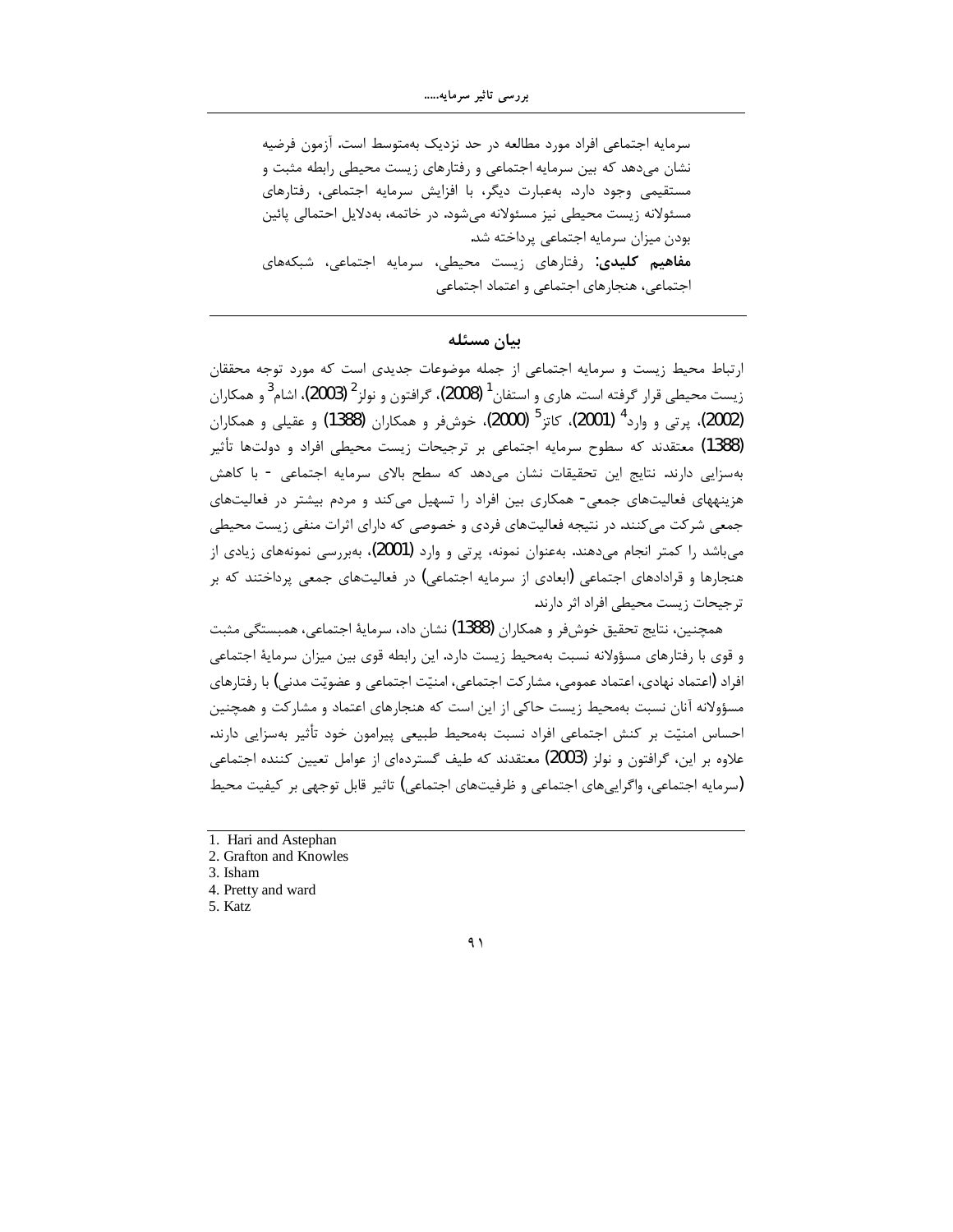زیست دارند. نتایج مطالعه آنها نشان میدهد که بین سرمایههای عمومی اجتماعی و تاثیر سیاستهای زیست محیطی و عوامل اساسی اقتصادی و جمعیتشناسی تعیین کننده عملکرد ملی محيط زيست رابطه وجود دارد.

در کل، یافتههای محققان زیست محیطی نشان میدهد که سرمایه اجتماعی متغیر تاثیرگذار بر رفتارهای زیست محیطی است. اما، وجود سرمایه اجتماع صرف، شرط کافی برای بهبود ترجیحات زیست محیط افراد و سیاست دولتها نیست. زیرا نوع سرمایه اجتماعی و چگونگی نتایج آن متفاوت است و تاثیر کلی آن بر ترجیحات زیست محیط افراد و سیاست دولتها متفاوت است. بر این اساس، بهنظر می رسد سرمایه اجتماعی دارای دو نوع پیامد مثبت و منفی می باشد. انتظار می رود پیامدهای مثبت سرمایه اجتماعی باعث بهوجود آمدن کنشها و رفتارهای مثبت شود. در نتیجه این فرآیند، رفتارهای زیست محیطی مسئولانه در قبال محیط زیست صورت گیرد. علاوه بر این، انتظار می<sub>د</sub>ود پیامدهای منفی سرمایه اجتماعی باعث بهوجود آمدن کنشها و رفتارهای منفی شود و بهتبع آن رفتارهای زیست محیطی غیر مسئولانهای در قبال محیط زیست صورت گیرد.

علاوه بر اين، مروري بر منابع مربوط بهبحث سرمايه اجتماعي (كلمن<sup>1</sup>، 1998)، (بورديو<sup>2</sup>، 1986)، (پاتنام ؒ، 1995)، (فوكوياما ؓ، 1998)، نيز نشان مىدهد كه مفهوم سرمايه اجتماعي معطوف بهكنش اجتماعی است. سرمایه اجتماعی در واقع توانایی گسترش کنش است و آن را غنی می سازد، به تعبیری منبع كنش اجتماعي محسوب مي شود (خوش فر و همكاران، 1388: 39). بنابراين، سرمايه اجتماعي بر کنش میان انسانها تمرکز دارد؛ کنشی که در تمام لحظات زندگی انسان وجود دارد و رفتار و نگرشهای وی را تحت تاثیر قرار میدهد. بخشی از زندگی انسان رفتارها و کنشهای زیست محیطی تشکیل میدهد، می توان انتظار داشت که سرمایه اجتماعی بر رفتارهای زیست انسانها تاثیر داشته باشد؛ مخصوصاً در جامعهای که تهدیدات زیست محیطی با شتابی فزاینده افزایش پیدا می کند.

امروزه، تجربه مشكلات زيست محيطى تنها بهكشورهاى توسعهيافته محدود نمىشود، بلكه اكثر کشورهای جهان(از جمله ایران) را نیز در برمیگیرد (کاستلز،1384 : 148، کلانتری و همکاران، 2007 و صالحي، 2010). استان كردستان با مساحت 28/235 كيلومتر مربع در غرب ايران قرار دارد. از یک سو، این استان دارای جلوهها و مناظر بی نظیری است. طبیعت متنوع با کوههای مرتفع، رودخانههای خروشان و پوشش جنگلی این استان همه نشانگر اهمیت این منطقه از نظر زیست محیطی است. با این وجود، این استان نیز از خطرات و تهدیدات زیست محیطی جهانی در امان نمانده

- 1. Coleman
- 2. Bourdieu
- 3. Putnam
- 4. Fukuyama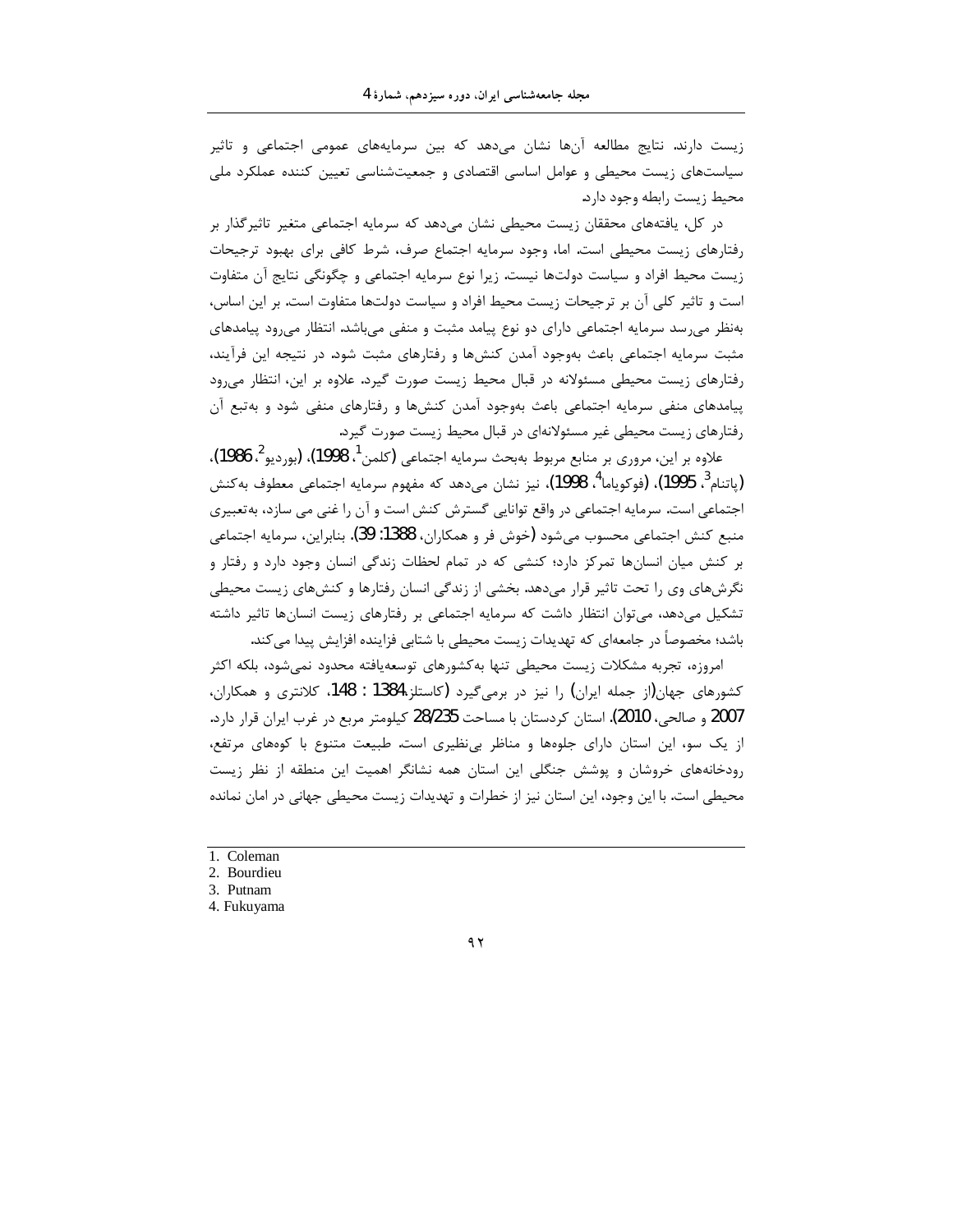است. از سوی دیگر، آتش سوزیهای مکرر در سال 1389 و بهار سال 1390 در شهرستان مریوان و سنندج (سایت انجمن چیا) باعث شده که طبیعت این استان دچار صدمات جبران ناپذیری شود، علاوه بر این، ریختن زبالهها در معابر عمومی، پارکهای جنگلی و پارکهای سطح شهرها، مصرف بیش از حد برق، آب و گاز در ساعات پرمصرف (سایت ادارات برق، آب و گاز)، استفاده از خودروهای فرسوده، استفاده از مواد شوینده و وسائل بدون استانداردهای زیست محیطی و … این موضوع اهمیت و ضرورت بررسی کنش و رفتارهای زیست محیطی ساکن استان و تاثیر سرمایه اجتماعی که منبع کنش محسوب میشود، بر کنش و رفتارهای زیست محیطی نشان میدهد. بهعبارت دیگر، اهمیت موضوع با بروز مسائل و مشکلات زیست محیطی در استان، ضرورت اقدامات در جهت کاهش مصائب ناشی از آن و نیاز بهاطلاعاتی برای سیاستگذاریها، طرحها و برنامهریزی در جهت کاهش مشکلات زیست محیطی استان مشهودتر می شود. نیاز بهاطلاعات در سازمانهای متولی محیط زیست از جمله: استانداری استان، سازمان محیط زیست استان، شهرداری، تشکلهای غیر دولتی و … برای شناخت مسئله در برنامهریزی و اجرای آن از اهمیت بهسزائی برخوردار است.

نهايتاً، با توجه بهاهميت زيست محيطي اين منطقه، فرامليتي بودن مسائل و مشكلات زيست محیطی و تمرکز جامعهشناسان محیط زیستی بهکنشها و رفتارهای زیست محیطی افراد، این سوال مطرح میشود که سرمایه اجتماعی ساکنان شهری استان کردستان چه تاثیری میتواند بر رفتارهای زيست محيطيآنها داشته باشد؟ و با توجه بەنوع تاثير گذاري سرمايه اجتماعي، آيا ميتوان برنامههايي را در جهت حمایت از محیط زیست و داشتن رفتارهای مسئولانه نسبت بهآن تدوین کرد؟

# چارچوپ تحقیق

رویکرد سنتی بهبررسی رفتارهای زیست محیطی بهطور کلی بر افراد بهعنوان تصمیم گیرندگان مستقل تمرکز داشت و از روشهای متعدد گنجانده شده در زمینههای منطقهای و محلی در تصیم گیری فرد، غفلت کردهاند (ویکفیلد و همکاران 2006). با این وجود، در دهههای اخیر شاهد دگرگونی در قلمرو تفکر اجتماعی هستیم، بهطوری که حوزههای مختلف در یی آن بودهاند که شناخت محیطی را با پارادایم کانونی خود پیوند دهند تا بتوانند بهچالشهایی که محیط گرایان مطرح کردهاند پاسخ دهند (بي، 2007).

صالحی (2010) معتقد است طرز تفکر نوین که توانست محدودیتهای رشد را تشخیص دهد، بهصورت یک پارادایم جدید زیست محیطی (NEP<sup>1)</sup> در تفکرات زیست محیطی مطرح شده و بر اهميت تعادل طبيعت و عدم غلبه انسان بر طبيعت متمركز است. همچنين، بار (2003) معتقد است

1. New Environmental Paradigm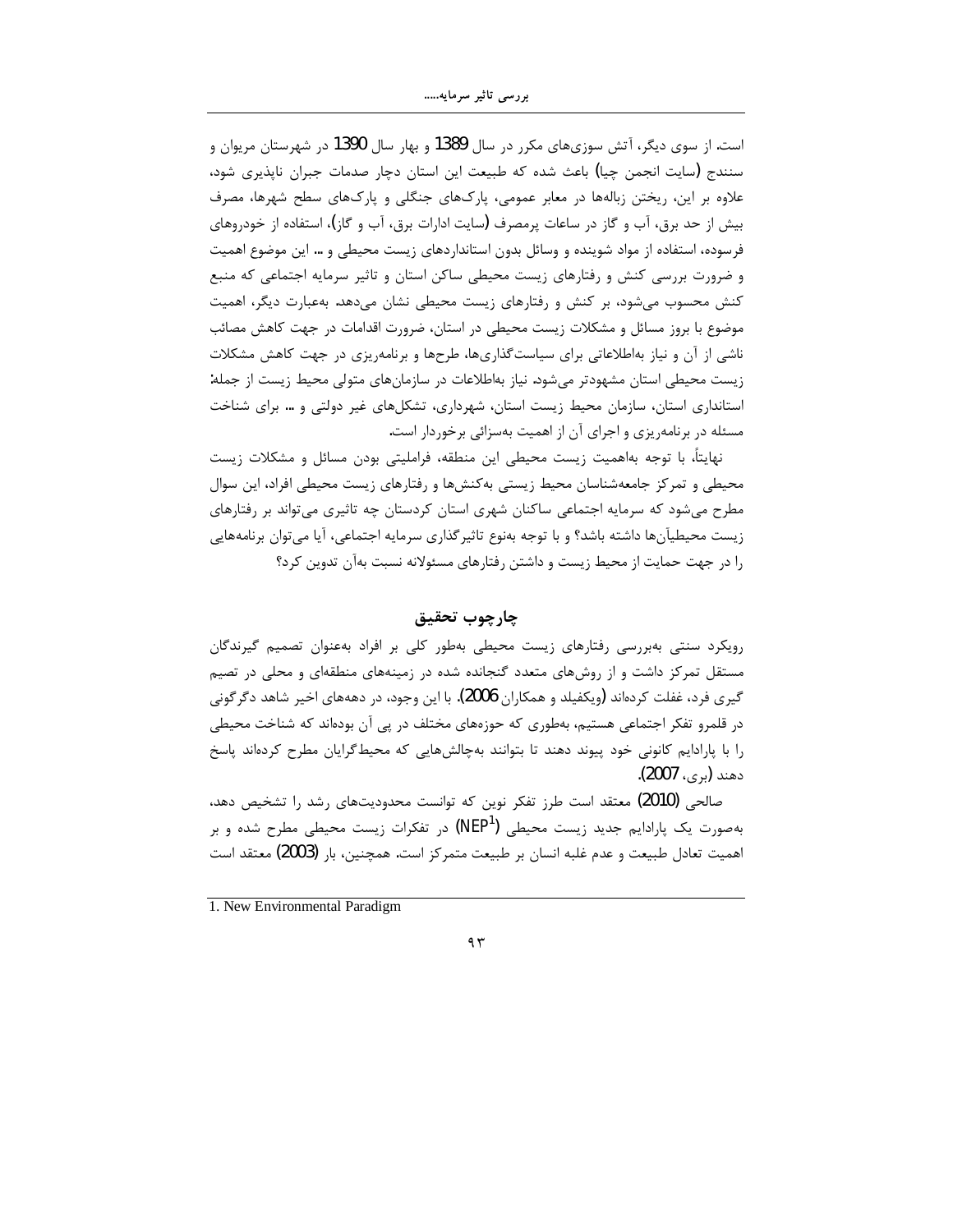که نگرش جدید مطرح شده توسط دانلاپ و ونلیر (1978) و دانلاپ و همکاران (2000) نگرشی است که ارزشهای زیست-محور را در برابر ارزشهای تکنو-محور قرار میدهد. دانلاپ و ون لیر جهان بینی تکنو-محور را ضد محیط زیستی میدانند و آن را بهچالش کشیدند. سپس، بهارائه رویکردی پرداختند که برای محیط زیست ارزش ذاتی قائل است و میتواند جهت دهنده رفتارهای زیست محیطی باشد. آنها معتقدند که یافتههای محققان بهصورت کلی و بدون هیچ استثناء حاکی از آن است که این جهت گیری منجر بهرفتارهای مسئولانه نسبت بهمحیط زیست می شود (بار، 2003 ).

علاوه براین، استرن و همکارانش یک چارچوب تئوری ارزش، باور و هنجار (VBN<sup>1)</sup> را برای مطالعه رفتار زيست محيطي ارائه دادند. (VBN) پيوند نظريه ارزش با نظريه هنجار اخلاقي عمل گرا و پارادايم جدید زیست محیطی است. یافتههای اولیه از فرضیههای (VBN) هنجارهای اخلاقی شخصی که مبنایی برای افراد مستعد بهرفتارهای مسئولانه زیست محیطی است پشتیبانی می کنند. علاوه براین، نظریه (VBN) مشخص میکند که باورهای مربوط بهشرایط عمومی بیوفیزیکی محیط زیست برای ارتباط بین ارزشها بهسوی رفتار زیست محیطی مناسب است.

اگرچه تئوریهای گوناگون طرفدار زیست محیط نظیر: پارادایم جامعه مسلط آمریکا، جامعه مخاطره آمیز بک، نگرش جدید زیست محیطی دانلاپ، کاتون و ونلایر، ارزشهای فرامادی اینگلهارت، چرخهٔ تولید اشنابرگ و همکاران، تئوری ارزش، باور و هنجار استرن و همکاران، تئوری کنش معقولانه فیش بین و آیزن و … بهطور ضمنی بهتشخیص روابط میان هنجارها، ارزشها و ساخت اجتماعی میپردازند، مفهوم سرمایه اجتماعی دارای پتانسیل لازم برای پیشبرد پژوهش در زمینه عوامل موثر بر رفتاری زیست محیطی بر پایه شبکه، هنجار، ارزش و اعتماد اجتماعی در ساختار اجتماعی (و شرایط کنونی جامعه ایران) است (هاری و استفان 2008، گرافتون و نولز 2003، اشام و همکاران 2002، يرتي و وارد 2001، كاتر2000، استيل 2008، خوشفر و همكاران 1388، عقيلي و همكاران 1388 و امامقلی 1390) که چگونگی روابط اجتماعی بر اساس اقدامات جمعی طرفداری از محیط زیست را تسهیل میکنند. این بهاین معنا نیست که سرمایه اجتماعی، با تمام تأثیراتشان در خانه و فضای بیرون، درک کاملی از روابط جامعه ایرانی با طبیعت بهدست می دهد. ولی یک نقطه شروع خوب و بخشی از زندگی اجتماعی است که در مطالعات زیست محیطی ایرانی عمدتاً فراموش شده است.

رهیافت نظری در حوزه سرمایه اجتماعی عموماً بر بازدهی سرمایه در قالب سرمایه اجتماعی بهعنوان یک فرایند سرمایهگذاری متمرکز است (توسلی و موسوی، 1384). سرمایه اجتماعی بهنسبت یک مفهوم جدیدی است. علاقهٔ فراوان بهاین مفهوم و تاثیراتش در حوزه زندگی فردی و جمعی و سیاستها حاکم بر زندگانی انسان در میان محققان جامعهشناسی و سایر رشتهها وجود دارد. این

1.value-belief-norm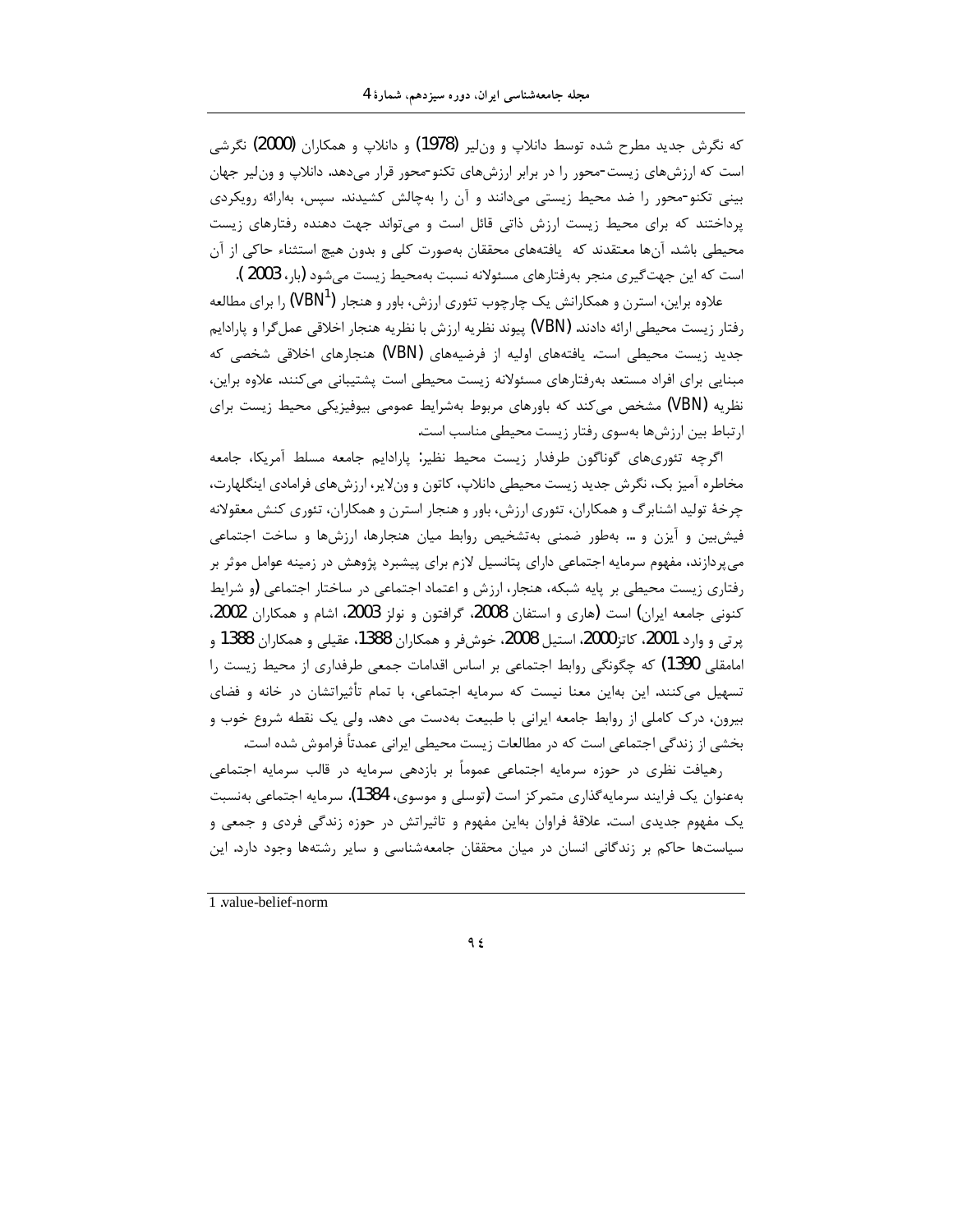مفهوم اشاره بهشبکهها، هنجارها و اعتماد دارد که روابط در گروه را آسانتر میکند، در نتیجه گسترش روابط یک نوع سرمایه بهوجود می آید که آن را تحت عنوان سرمایه اجتماعی تعریف می کنند.

سرمایه اجتماعی عنصری مطلوب برای انجام همکاریهای درون گروهی است و هر چه میزان آن بالاتر باشد دستیابی گروه بهاهداف خود با هزینه کمتری انجام میگیرد. اگر در گروهی ویژگیهایی مانند اعتماد و هنجارهای مشوق مشارکت و سرمایه اجتماعی بهاندازه کافی فراهم نباشد، هزینههای همکاری افزایش خواهد یافت و تحقق برنامهها، پرهزینه و زمانبر خواهد بود. در مقابل، وجود سرمایه اجتماعی بهمیزان کافی و مناسب، سبب برقراری انسجام اجتماعی و اعتماد متقابل شده و هزینههای تعاملات و همکاریهای گروهی کاهش مییابد و در نتیجه عملکرد گروه با هزینه کم و در زمان کمتر بهبود مي بابد (شاه حسيني، 1382: 41 و42).

ادبیات وسیعی در مورد مفهوم سرمایه اجتماعی وجود دارد، اما اجماع فزاینده در این حوزه حاکی از این است که سلطه فعلی این مفهوم بیشتر مدیون کار رابرت پاتنام میباشد. پاتنام بهصورتهای عمومی و خصوصی و جهات فردی و جمعی سرمایه اجتماعی اشاره دارد، اما بهصراحت بیان میدارد علاقهمندی خاصاش منافع خارجی و بهرههای عمومی سرمایه اجتماعی است (توسلی و موسوی، 1384: 15) و موفقیت در غلبه بر معضلات عمل جمعی و فرصت طلبی را که در نهایت بهضرر خود افراد تمام میشود، بهزمینه اجتماعی گسترده آن مربوط میداند، بهگونهای که همکاری داوطلبانه در جامعهای که سرمایه اجتماعی عظیمی را در شکل هنجارهای عمل متقابل و شبکههای مشارکت مدنی بهارث برده، بهتر صورت مي گيرد (ناطق پور و فيروزآبادي، 1384: 62).

پاتنام با تاکید بر روی هنجارهای مشارکت مدنی مطرح میکند که این منابع (شبکهها، هنجارها و اعتماد) در جوامع مدنی خصلتی خودتقویت کننده دارند و باعث ارتقاء همکاری، مشارکت مدنی، اعتماد متقابل و رفاه اجتماعی میگردند و در جوامع غیرمدنی بهخاطر نداشتن توان خودتقویتی باعث تقویت عهد شکنی، بیاعتمادی، بهرهکشی، انزوا و رکود میگردند. پاتنام این خصلت خودتقویت کنندگی را ناشی از چرخهای میداند که در منابع سرمایه اجتماعی وجود دارد. بدین ترتیب، سرمایه اجتماعی از نظر پاتنام بهمجموعه ای از ارتباطات افقی و وجوه گوناگون سازمانهای اجتماعی نظیر اعتماد، هنجار و شبکهها اطلاق می شود که با ایجاد و تسهیل امکانات هماهنگ، منافع متقابل و كارايي جامعه را افزايش مىدهند (پاتنام، 1380) در نتيجه، پاتنام سرمايه اجتماعي را با سه مولفه (شبكه ها، هنجارها و اعتماد) بهعنوان ویژگی سازمان اجتماعی تعریف مینماید.

مشكلات زيست محيطي ناشي از مشكلات عمل جمعي هستند (استيل، 2008). از اين منظر، برای حفاظت از محیط زیست نیاز بهاقدام جمعی است. در حالی که تئوری های زیست محیطی و دیدگاه سرمایه اجتماعی یک چارچوب نظری برای درک عمل جمعی فراهم میکنند، ویکفیلد و همکاران (2006) تاکید میکنند که دو دیدگاه تمایل بهارتباط بین شرایط محلی زیست محیطی و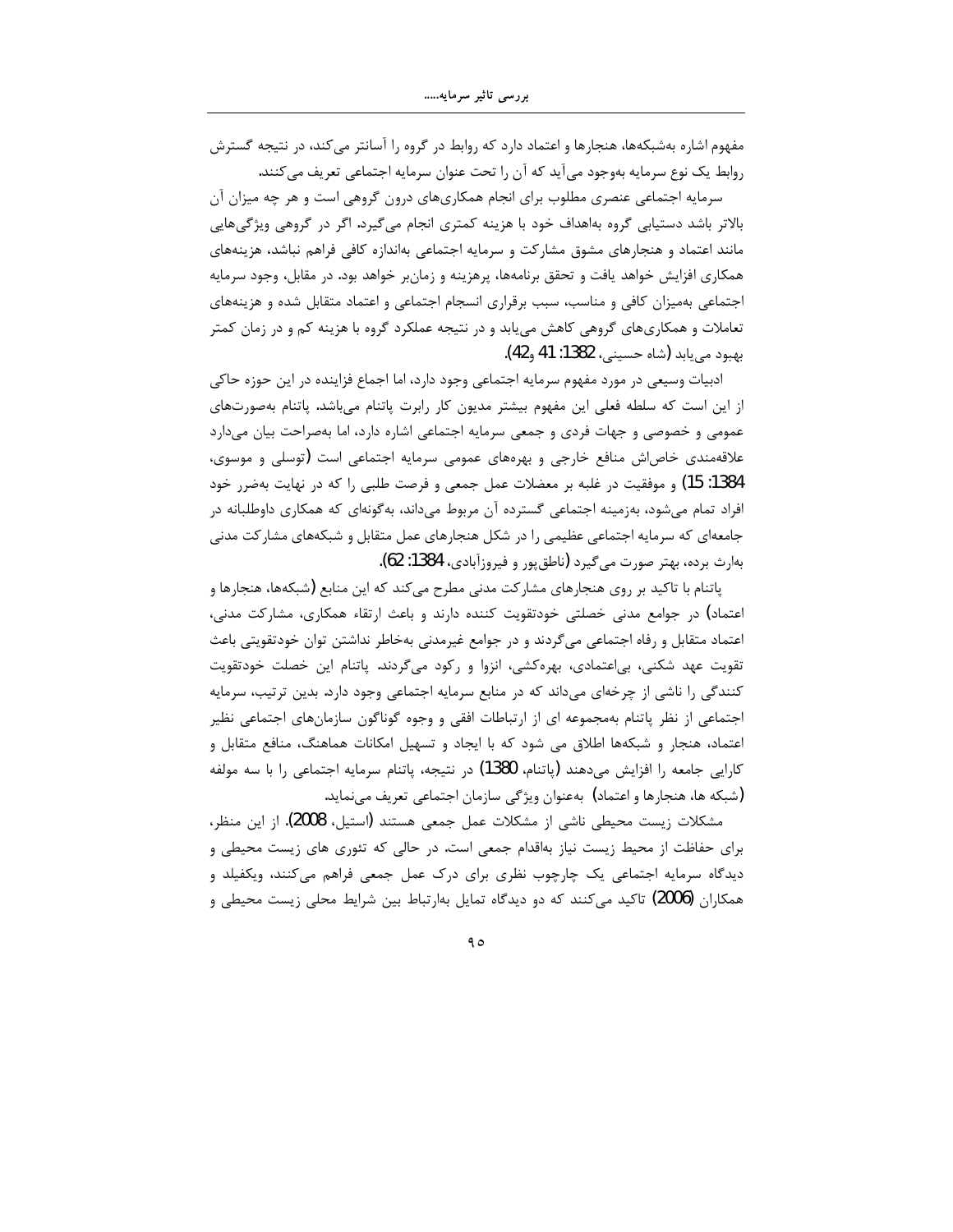زمینه اجتماعی محلی برای مشارکت مدنی دارند. علاوه بر این، پژوهشهای دولتی برای بررسی پرسشهای در رابطه با عوامل موثر بر رفتار زیست محیطی در سطح فردی با شکست مواجه شده است. پاتنام معتقد است که جنبشهای اجتماعی زیست محیطی و سرمایه اجتماعی ارتباط نزدیک باهم دارند (پاتنام، 2000)، او اشاره میکند که توسعه سازمان زیست محیطی در میان پویاترین جنبشهای اجتماعی بوده است و عضویت در سازمانهای زیست محیطی افزایش چشم گیری داشته است؛ بهطوری که در طول 4 دهه، از حدود 125 هزار نفر در سال 1960 به1/5 میلیون نفر در سال 1990 رسیده است. با این حال، پاتنام اشاره میکند این رشد باور نکردنی یک آگاهی عمیق، اما نوآوارانه مستقيم را منعكس نمي كند (ياتنام، 2000). پاتنام باتوجه بهبررسي دادههاي اجتماعي آمريكا در سالهای 1993 تا 1994 این احتمال را میدهد که سازمانهای زیست محیطی تغییر اساسی در طرفداری از محیط زیست بهوجود آوردهاند.

به طور کلی شبکههای اجتماعی منابع دیگری را مانند اعتماد، اطلاعات، هنجارها و ارزشهای اجتماعی که تسهیل کننده طرفداری از محیط زیست است، ارائه میکند. نگرانی زیست محیطی بهجریان اطلاعات بستگی دارد و اعتماد بهمنابع اطلاعاتی مختلف، یکی از شاخصهای مهم آگاهی از رفتارهای مسئولانه زیست محیطی است. گروههای زیست محیطی، سازمانهای دولتی، رسانهها و برنامههای دانشگاهی ارائه دهنده اطلاعات در مورد محیط زیست هستند و این اطلاعات اغلب مخاطبان مختلفی را هدف قرار میدهند (استیل، 2008). شهروندان اگر بهمنبع ارائه دهنده اعتماد داشته باشند اطلاعات لازم را در مورد مسائل زیست محیطی و رفتارهای مسئولانه زیست محیطی را دريافت خواهند كرد.

هنجار اجتماعی روابط متقابل بهطور مستقیم در ارتباط با ماهیت کالاهای عمومی با کیفیت زیست محیطی است. یکی از علتهای طرفداری از محیط زیست در میان مردم احساس تعهد نسبت بهمحیط زیست است. درک افراد از گروهشان زمینه اجتماعی را برای پرداختن بهمشکلات ذاتی در كالاهاي عمومي با كيفيت زيست محيطي فراهم مي كند. مازلو (1943) اشاره مي كند كه رفتارها تنها بەوسیله انگیزه فرد تعیین نمیشود، بلکه عوامل بیولوژیکی، فرهنگی و موقعیتی نیز تعیین کننده هستند. با این وجود، استیل (2008) معتقد است که سرمایه اجتماعی، چارچوبی را برای درک وضعیت رفتار زیست محیطی، فراهم میکند. همچنین، منابع سرمایه اجتماعی، تعامل افراد و گروههای مختلف را در شناسایی منافع زیست محیطی فراهم میکنند، هزینههای اقدامات جمعی را کاهش میدهد، همکاری متقابل سودمند و هماهنگ را تسهیل میکند و هنجارهای تجویز شده، فرد را وادار بهچشم پوشی از منافع شخصی می کند و عمل وی را در جهت منافع جمعی قرار میدهد.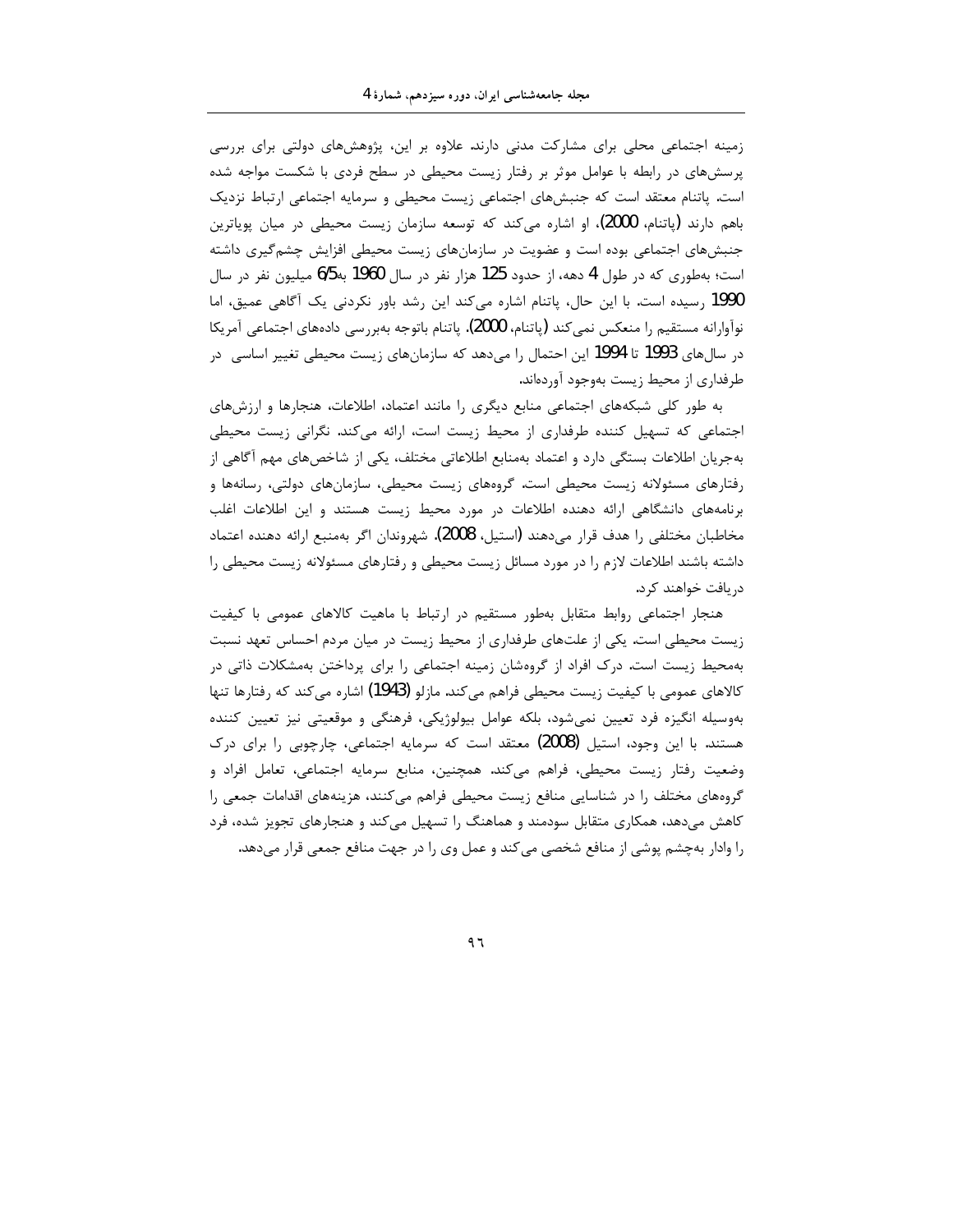# فرضيه تحقيق

با توجه بهپیشینه تحقیق و نتایج حاصل از مطالعه گذشته، فرض براین است که بین سرمایه اجتماعی و مولفههای آن با رفتار زیست محیطی و مو لفههای آن رابطه مثبت و مستقیمی وجود دارد.

# روش شناسي تحقيق

روش تحقيق در اين مطالعه از نوع پيمايشي بوده است. جامعه آماري تحقيق حاضر شامل افراد بالاي 18 سال ساکن در مناطق شهری استان کردستان میباشد که براساس آمار سال 1385 برابر 571918 نفر است (سرشماری عمومی نفوس و مسکن 1385). حجم نمونه برابر با 440 نفر می باشد که با استفاده از فرمول منطقی کوکران<sup>1</sup> (رفیع یور، 1375: 383) تعیین شده است. در این پژوهش، عناصر نمونهٔ آماری شامل افراد بالای 18 سال ساکن در شهرهای نمونه (بانه، بیجار، دیواندره، سقز، سروآباد، سنندج، قروه، کامیاران، دهگلان و مریوان) است. با توجه بهاین که بین افراد ساکن در شهرها تفاوت زیادی وجود دارد (نگاه کنید به منصورفر، 1385: 324)، از روش نمونهگیری خوشهای چند مرحلهای استفاده شده است. در این روش، عناصر نمونه در سه مرحله انتخاب شدند. ابتدا از میان شهرهای استان (خوشهها) با استفاده از نمونهگیری تصادفی ساده سه شهر انتخاب شده است. سپس، در هر شهر از میان محلات (خوشهها) چند محله بهصورت کاملاً تصادفی انتخاب شدند. همچنین، از هر محله متناسب با تعداد بلوکهای آن محله، نمونهها بهصورت کاملاً تصادفی از بین خانوارهای هر محله انتخاب گردیدند. ابزار تحقیق، پرسشنامه بوده است و پایایی<sup>2</sup> سوالات آن با استفاده از ضریب آلفای کرونباخ<sup>3</sup> ارزیابی شده که مقدار محاسبه شده برای متغیر وابسته رفتارهای زیست محیطی (9/845 = ضریب آلفای کرونباخ) و برای متغیرهای مستقل، شبکههای اجتماعی (0/719 = ضریب آلفای كرونباخ)، هنجارهاي اجتماعي (0/790 = ضريب آلفاي كرونباخ) و اعتماد اجتماعي (0/932 = ضريب آلفای کرونباخ) است که تأیید کننده قابلیت اعتماد یا پایایی ابزار سنجش می<sub>ا</sub>باشد. اعتبار <sup>4</sup> سوالات نیز از طریق اعتبار صوری<sup>5</sup> مورد تأیید قرار گرفته است. برای جمع آوری دادهها و اطلاعات لازم در این تحقیق از روش میدانی استفاده شده است. بدین منظور، ابتدا پرسشگران آموزش دیدند، سپس، در بهار سال 1390 با مراجعه بهجامعه آماري و انتخاب تصادفي منظم واحدهاي نمونه بهواسطه تكميل یرسش نامه، دادهها و اطلاعات لازم را جمع آوری نمودهاند. برای انجام تجزیه و تحلیل و به کارگیری

- 1. Cochran
- 2 Reliability

3. Cronbach's Alpha Coefficient

4. Validity

5. Face Validity

 $9<sub>V</sub>$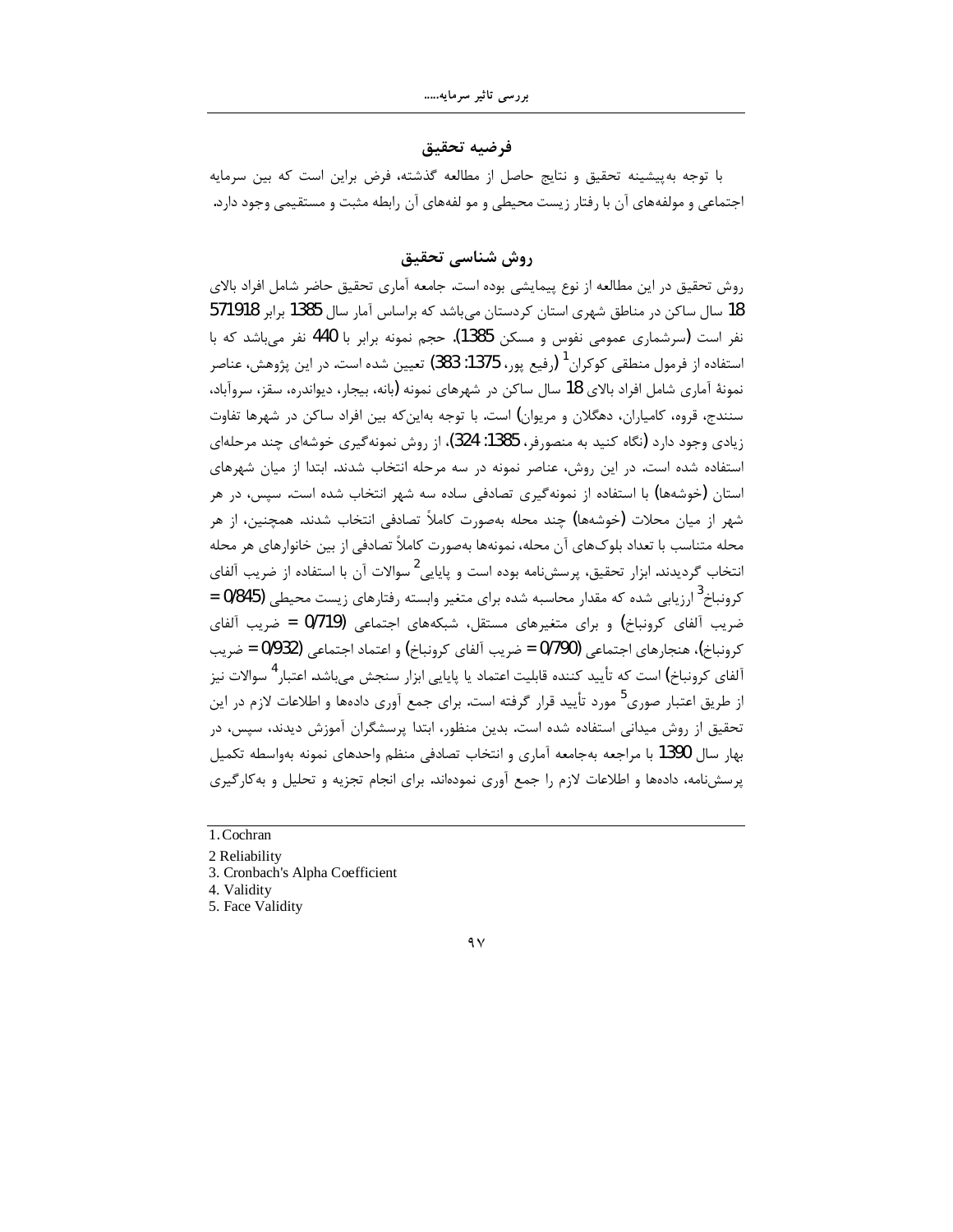روشهای آماری ابتدا دادهها در نرم افزار آماری علوم اجتماعی(SPSS<sup>1</sup>) پردازش گردید، سپس تحلیل دادهها متناسب با سطح سنجش متغيرها انجام گرفت. قبل از ارائه يافتهها و نتايج، هر يک از مفاهيم اصلي و مهم تحقيق بهشرح زير تعريف مي گردد.

1- **رفتارهای زیست محیطی**: از نظر مفهومی، رفتارهای زیست محیطی<sup>2</sup>، مجموعهای از کنشهای افراد جامعه نسبت بهمحیط زیست است که در یک طیف وسیع از احساسات، تمایلات و آمادگیهای خاص برای رفتار نسبت بهمحیط زیست را شامل می شود (خوش فر و همکاران، 1388 و 1389). برای سنجش رفتارهای زیست محیطی از پاسخ گو خواسته شده که رفتار خود را در مورد 29 گویه مولفههای رفتار زیست محیطی (مصرف گاز، مصرف برق، مصرف آب، استفاده از تولیدات محلی، حفاظت از منابع زیست محیطی و استفاده از وسایل بازیافتی) ابراز نمایند. این گویهها با مقیاس 5 گزینهای سنجیده شدهاند.

2- **سرمایه اجتماعی**: از نظر مفهومی، سرمایه اجتماعی وجوه گوناگون سازمان اجتماعی نظیر اعتماد، هنجارهای جمعی و شبکههای انسانی را در بر می گیرد که با تسهیل اقدامات هماهنگ، موجب بهبود کارایی جامعه میشوند (پاتنام، 1995). فوکویاما بر این باور است که یکی از کاستیهای سرمایه اجتماعی فقدان اتفاق نظر در سنجش و اندازهگیری آن است (تاجبخش، 1384: 181). در این یژوهش، با توجه بهتعریف پاتنام از سرمایه اجتماعی، برای سنجش و اندازه گیری سازه سرمایه اجتماعي از سه مولفه ( شبكههاي اجتماعي، هنجارهاي اجتماعي و اعتماد اجتماعي) براي عملياتي كردن اين سازه استفاده شده است.

1-2- **شبکههای اجتماعی**: شبکه شامل مجموعهای از افراد است که روابط و تعاملات بین آنها صورت مے گیرد (فوکوپاما، 1379). پاتنام شبکههای اجتماعی را با دو نوع شبکههای اجتماعی رسمی و غیر رسمی تعریف می کند و بر این باور است که هر جامعهای از طریق شبکههای رسمی و غیر رسمی ارتباطات و مبادلات بین افراد شناخته می شود (پاتنام، 1380 :296). شبکههای رسمی شامل آن دسته از روابط و پیوندهایی است که افراد را بهموسسات و نهادهای رسمی مانند سازمانهای داوطلبانه و نظایر آن مرتبط میکند(خوش فر، 1387: 162). برای سنجش شبکههای رسمی از اطلاعاتی درباره شبکههای مبتنی بر نهادها و گروهها از طریق سوالاتی در باره عضویت فرد یا فعالیت وی در گروههای تشکیل یافته رسمی استفاده شده است. همچنین، شبکههای غیر رسمی شامل پیوندها و روابطی است که افراد جامعه را بهنهادهای غیر رسمی مانند خانواده، خویشاوندان و … جهت شرکت در فعالیتهای جمعی مرتبط می:ماید (خوش فر، 1387: 164). برای سنجش شبکههای غیررسمی افراد از دو

<sup>1.</sup> Sciences Statistical Package for the Social

<sup>2.</sup> Environmental Behaviours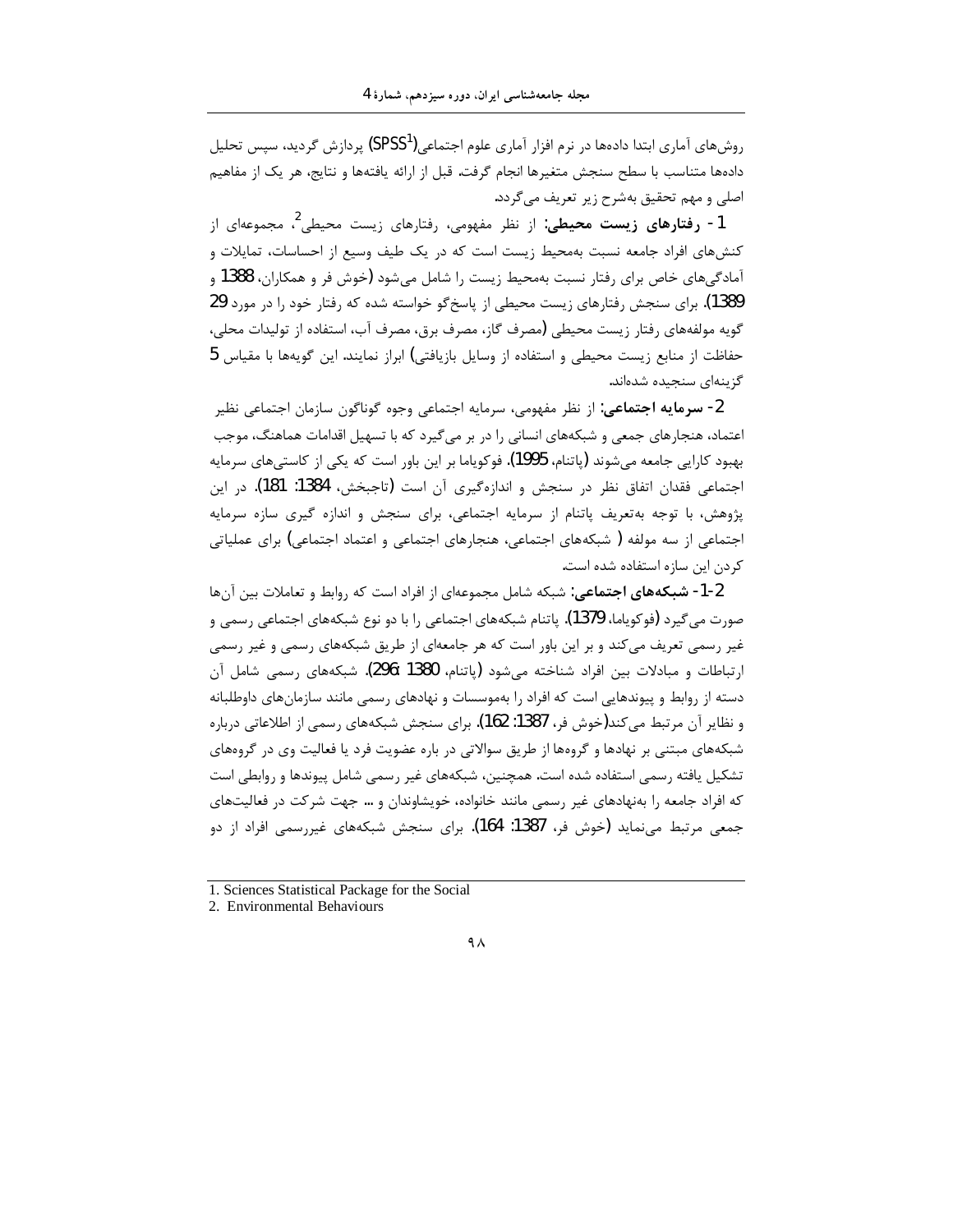شاخص میزان شرکت فرد در فعالیتهای جمعی و وسعت شبکه دوستان و همسایگان استفاده شده است.

2-2- هنجارهای جمعی: هنجارها هنگامی بهوجود می آیند که یک عمل، تجلیات بیرونی مشابهی برای تعداد دیگری از افراد دارد. هنجارها از طریق سرمشق شدن (از جمله آموزش مدنی) و نیز از طریق مجازاتها در افراد جامعه نهادینه میشوند (خوش فر، 1387 : 171) و کنشهای جمعی و همکاری افراد جامعه را با هم تسهیل میکنند. در این پژوهش هنجارهای اجتماعی در دو بعد فردی و جمعی در نظر گرفته شده است. برای شاخص سازی هنجارهای اجتماعی از سوالاتی در مورد ارزشهای فردی و ارزشهای جمعی استفاده شد.

3-2- اعتماد اجتماعی: اعتماد عبارت است از تمایل فرد بهقبول ریسک در رفتار با دیگران بهگونهای که این تمایل ناشی از یک حسن اطمینان باشد (علمی و همکاران، 1384)، بهعبارت دیگر اعتماد، انتظارات مناسب در مورد کنش دیگران است که ارتباط بین انتظارات از کنش دیگران چه در سطح فردی (انتظار از کنش یک فرد) و چه در سطح کلان (انتظار از کنش سازمانها و دولت) و انجام کنش تصمیم گرفته شده است (ازکیا و غفاری، 1383) اعتماد در سه شاخص اعتماد بهبستگان و خويشاوندان (اعتماد بين شخصي)، اعتماد بەغريبەها (اعتماد تعميميافته) و اعتماد بەنھادهاي رسمي كشور (اعتماد نهادي) با معرفهاي مربوط بههر شاخص تعريف شده است.

**یافتههای پژوهش:** یافتههای تحقیق حاضر در دو بخش ارائه می شود. بخش اول شامل توصیف متغیرهای تحقیق است. بخش دوم بهتحلیل دادهها و نتیجه گیری اختصاص می یابد.

### بخش اول: توصيف متغيرها:

همانطور که اشاره شد، رفتار زیست محیطی از مفاهیم نوینی است که امروزه در بررسیهای زیست محیطی جوامع مدرن مطرح است. طرح این مفهوم در بسیاری از رویکردهای زیست محیطی حاكي از اهميت نقش اين رفتارها در محيط طبيعي است. جدول زير، توزيع فراواني آن را (براساس مقياس 1 تا 5 ) نشان مىدهد.

| فراوانى تجمعى | درصد فراوانی | فراواني | رفتار زيست محيطى |
|---------------|--------------|---------|------------------|
| 8/6           | 8/6          | 38      | خیلی زیاد        |
| 82            | 73/4         | 323     | ز ياد            |
| 99/5          | 17/5         | 77      | متوسط            |
| 100           | 0/5          | 2       | کم               |
|               | 100          | 440     | جمع کل           |

جدول شماره 1. وضعیت رفتار زیست محیطی در میان پاسخ گویان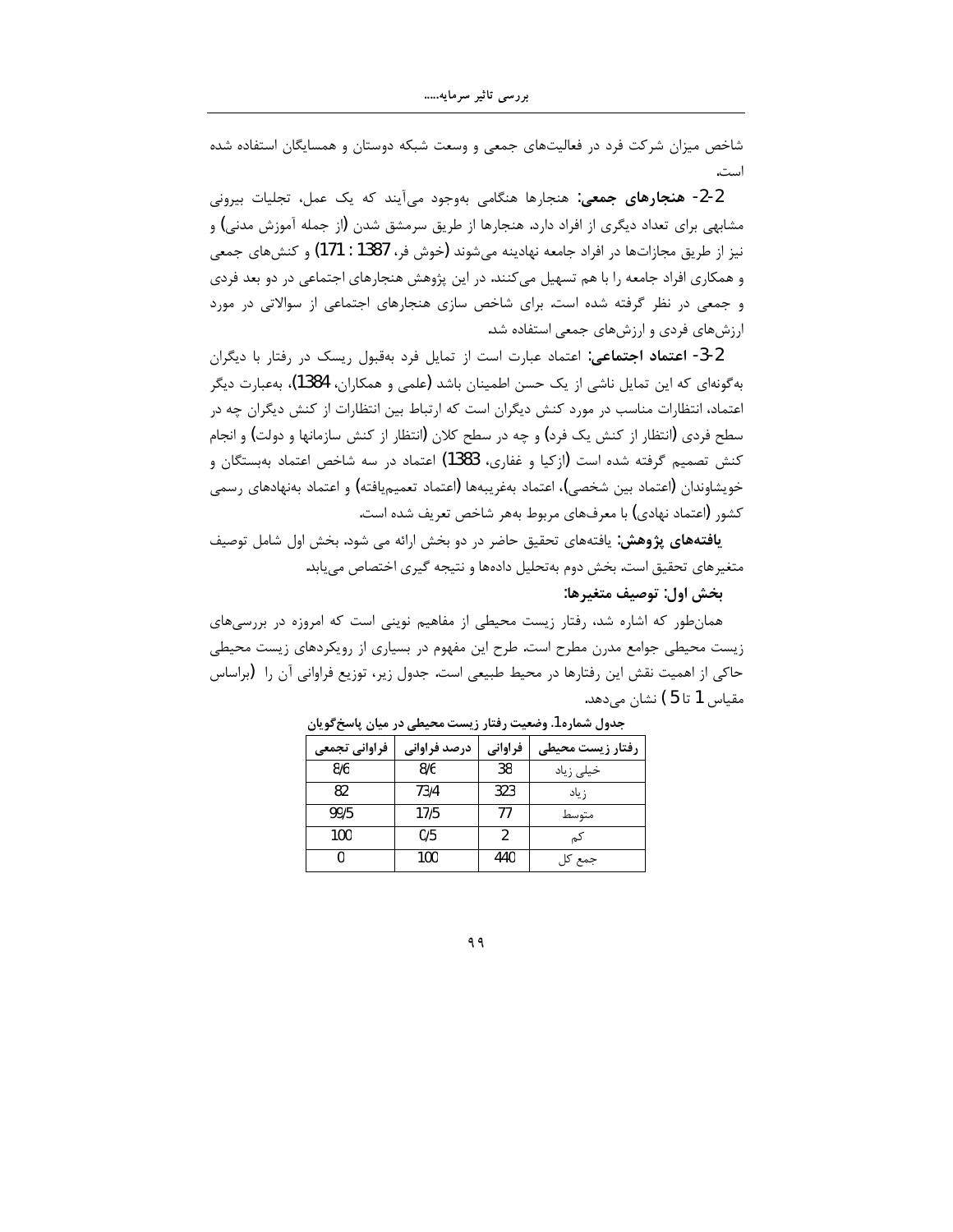همانطور که در جدول شماره 1 ملاحظه میشود، 73/4 درصد از افراد مورد مطالعه در حد زیاد<sup>1</sup> بهحفاظت از محیط زیست می پردازند. در حالی که تنها ۔0/5 درصد ازآنها کم از محیط زیست حفاظت می کنند. درصد فراوانی تجمعی نشان می دهد که بیش از سه چهارم از پاسخ گویان در حد خیلی زیاد و زیاد از محیط زیست حفاظت میکنند و مابقی کمتر از این حد قرار دارند. میانگین رفتارهای زیست محیطی پاسخ گویان در حد نزدیک بهزیاد یعنی 3/90 از 5 است و انحراف معیار آنها 0/52 است.

جدول شماره 2، وضعیت پراکندگی پاسخها را بر حسب مولفههای رفتارهای زیست محیطی نشان مى دهد.

| انحراف معيار | ميانگين | خیلی کم | کم   | متوسط | زياد | خیل <i>ی</i> زیاد | مولفهها                                             |
|--------------|---------|---------|------|-------|------|-------------------|-----------------------------------------------------|
| 0/67         | 4/41    | 0/0     | 0/7  | 8/2   | 30/7 | 60/5              | مصرف بهينه برق                                      |
| 0/57         | 4/24    | 0/0     | 0/5  | 10/9  | 50   | 38/6              | مصرف بهينه گاز                                      |
| 0/74         | 3/94    | 0/2     | 3/4  | 25/7  | 39/1 | 31/6              | استفاده از تولیدات<br>دارای استاندارد زیست<br>محيطى |
| 0/71         | 3/92    | 0/2     | 2/7  | 24/5  | 48/2 | 24/3              | حفاظت از منابع<br>طبيعي                             |
| 0/84         | 3/92    | 1/4     | 5/9  | 18/2  | 46/1 | 28/4              | مصرف بهينه آب                                       |
| 0/79         | 3/04    | 1/6     | 23/2 | 47/3  | 24/1 | 3/9               | استفاده از وسايل<br>بازيافتي                        |

جدول شماره 2. وضعیت پراکندگی پاسخها بر حسب مولفههای رفتارهای زیست محیطی

یافتههای جدول شماره 2 نشان میدهد، در عین حال که میانگین رفتارهای زیست محیطی پاسخگویان در حد نزدیک بهزیاد است (میانگین کل 3/91)، اما نسبت پاسخ در میان مولفههای مختلف تشکیل دهنده رفتارهای زیست محیطی برابر نیست. از میزان میانگین و انحراف استاندارد می توان استنباط کرد که مولفههای فوق بهترتیبی که در جدول آمده است از بیشترین تا کمترین

 $\mathcal{L}$ .

<sup>1</sup> لازم بهذكر است از آن جا كه گویههای هر یک از مقیاس های این تحقیق با استفاده از طیف لیکرت مورد سنجش قرار گرفت و نمره نهایی هر مقیاس حاصل میانگین کل گویههای آن بعد است، بنابراین، دامنه این طیف از 1 تا 5 (خیلی کم تا خیلی زیاد) در نوسان است. لذا در آمارههای توصیفی (میانگین و انحراف استاندارد) ملاک، طبقات پنج گانه طیف لیکرت است. بهطور مثال، عدد 4 در میانگین بهمعنی زیاد است. این وضعیت در همه آن چه که در صفحات بعد میآید صدق مى كند.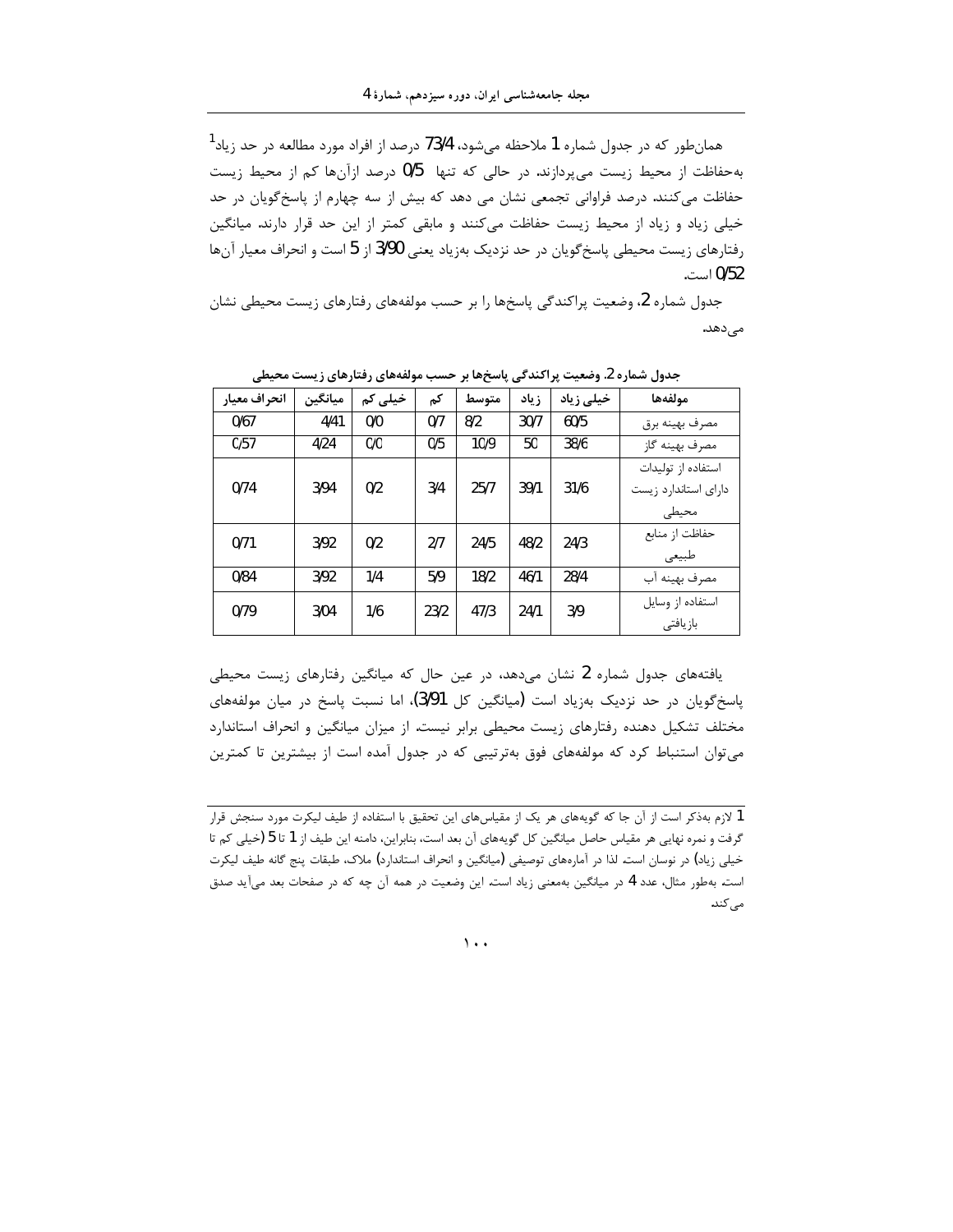میزان را بهخود اختصاص دادهاند. لذا در حالی که «مصرف بهینه برق» بالاترین شدت پاسخها و كمترين پراكندگي از ميانگين را بهخود اختصاص داده است، «استفاده از وسايل بازيافتي» كمترين اهمیت و بیشترین پراکندگی را در میان پاسخ گویان داراست.

سرمایه اجتماعی یکی از متغیرهای مهم و اساسی پژوهش حاضر است. در این پژوهش سرمایه اجتماعی در سه بعد شبکههای اجتماعی، هنجارهای اجتماعی و اعتماد اجتماعی در نظر گرفته شده است که در زیر آمارههای توصیفی آنها را تشریح میشود.

شبکههای اجتماعی: شبکههای اجتماعی یکی از ابعاد مهم سرمایه اجتماعی است که میزان گستردگی آن تعیین کننده بخشی از میزان سرمایه اجتماعی است. گستردگی شبکههای اجتماعی با استفاده از 2 مولفه شبکههای رسمی و غیر رسمی مورد سنجش قرار گرفته است. جدول زیر، توزیع فراوانی گستردگی وضعیت شبکههای اجتماعی را براساس نمره مقیاسی 1 تا 5 نشان میدهد.

| فراوانى تجمعى | درصد فراوانی | فراواني | گستردگی شبکههای<br>اجتماعى |  |  |  |  |  |
|---------------|--------------|---------|----------------------------|--|--|--|--|--|
| 6/1           | 6/1          | 27      | ; ىاد                      |  |  |  |  |  |
| 59/5          | 53/4         | 235     | متوسط                      |  |  |  |  |  |
| 99/1          | 39/5         | 174     | کہ                         |  |  |  |  |  |
| 100           | 0/9          | 4       | خیلی کم                    |  |  |  |  |  |
| -             | 100          | 440     | جمع کل                     |  |  |  |  |  |

حدول شماره 3. وضعیت گستردگی شیکههای احتماعه

همانطور که در جدول شماره 3 ملاحظه میشود، بیشترین توزیع فراوانی گستردگی شبکههای اجتماعی پاسخگویان مربوط بهسطح متوسط (53/4) است و کمترین آن مربوط بهسطح زیاد (1/6 درصد) است. درصد فراوانی تجمعی نشان میدهد که در حدود 60 درصد از پاسخگویان دارای گستردگی شبکههای اجتماعی در حد متوسط و متوسط روبه بالا هستند. ما بقی در حد کمتر از این مقدار قرار دارند. میانگین پاسخ گویان نزدیک متوسط یعنی 2/64 از 5 است و انحراف معیار این بعد از سرمايه اجتماعي پاسخ گويان 0/53 است. جدول زير، وضعيت پراكندگي پاسخها را بر حسب مولفههاي شبکههای اجتماعی نشان میدهد.

| انحراف معيار | ميانگين | خیلی کم | کم   | ا متوسط ا |      | خیلی زیاد   زیاد | مولفهها          |
|--------------|---------|---------|------|-----------|------|------------------|------------------|
| 0/63         | 3/14    | 0/5     | 13/9 | 56/1      | 28/6 | 0/9              | شبکههای غیر رسمی |
| 0/64         | 2/04    | 20/9    | 50/2 | 28/4      | 0/5  | 0/0              | شبکههای رسمی     |

جدول شماره 4. وضعیت پراکندگی پاسخها بر حسب مولفههای شبکههای اجتماعی

 $\langle \cdot \rangle$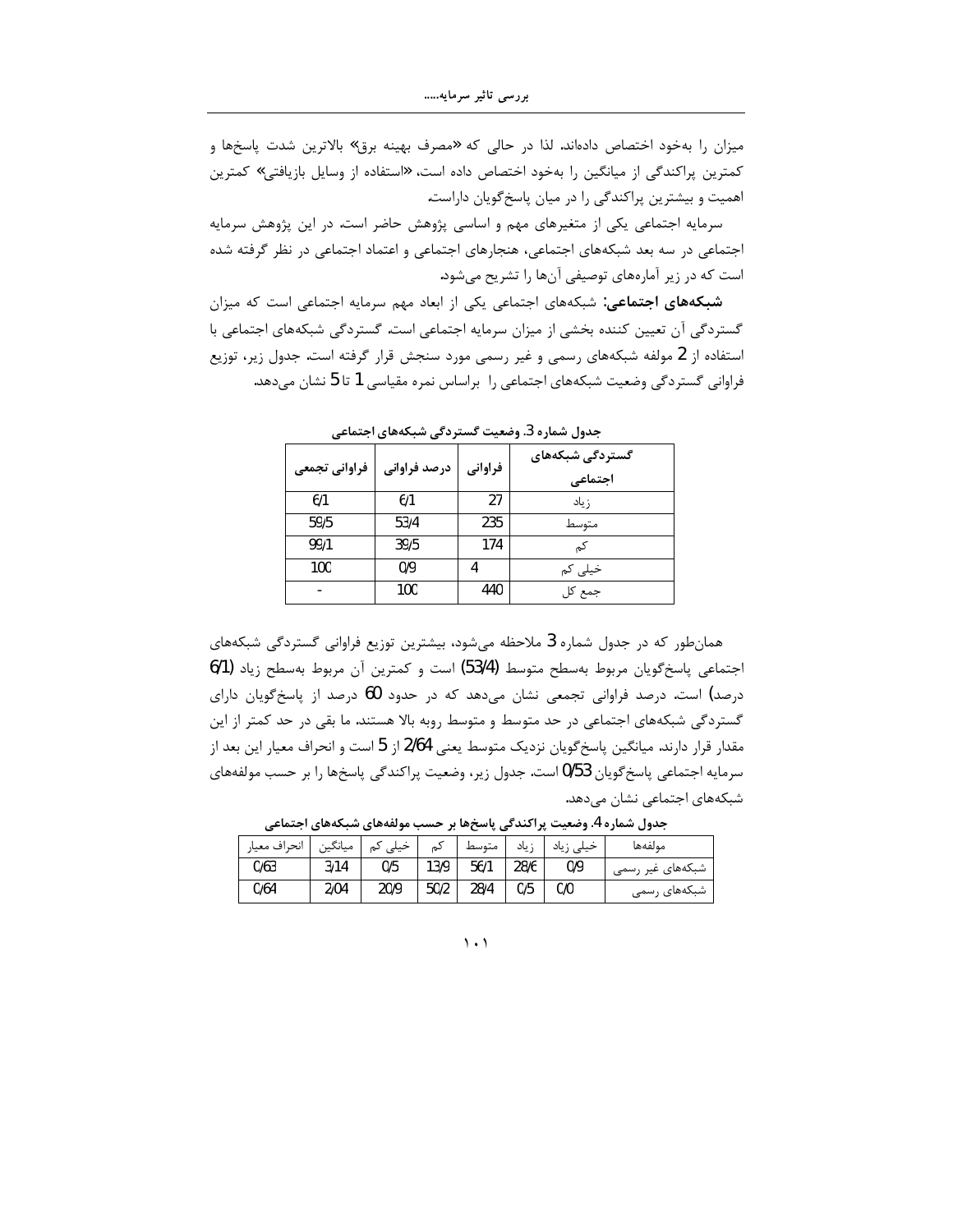یافتههای جدول شماره 4 نشان می۵هد، در عین حال که میانگین وضعیت گستردگی شبکههای اجتماعی در حد نزدیک متوسط است (میانگین کل 2/64)، اما نسبت پاسخ در میان مولفههای مختلف تشکیل دهنده این بعد از سرمایه اجتماعی برابر نیست. از میزان میانگین و انحراف استاندارد می توان استنباط کرد که مولفههای فوق بهترتیبی که در جدول آمده است از بیشترین تا کمترین میزان را بهخود اختصاص دادهاند. لذا در حالي كه «شبكههاي غير رسمي» بالاترين شدت پاسخها و كمترين پراکندگی از میانگین را بهخود اختصاص داده است، «شبکههای رسمی» کمترین اهمیت و بیشترین یراکندگی را در میان پاسخ گویان داراست.

هنجارهای اجتماعی: هنجارهای اجتماعی دومین بعد از ابعاد سرمایه اجتماعی است. هنجارهای اجتماعی توسط دو مولفه هنجارهای فردی و جمعی مورد سنجش قرار گرفته است. جدول شماره 5 توزیع فراوانی هنجارهای اجتماعی را براساس نمره مقیاسی 1 تا 5 نشان میدهد.

| فراوانى تجمعى | درصد فراوانی | فراواني | میزان رعایت هنجارهای اجتماعی |
|---------------|--------------|---------|------------------------------|
| 3/4           | 3/4          | 15      | خیلی زیاد                    |
| 46/6          | 43/2         | 190     | ز ياد                        |
| 95/9          | 49/3         | 217     | تا حدودی                     |
| 99/8          | 3/9          | 17      | کم                           |
| 100           | 0/2          |         | اصلاً                        |
|               | 100          | 440     | جمع کل                       |
|               |              |         |                              |

جدول شماره 5. وضعیت هنجارهای اجتماعی

همانطور که در جدول شماره 5 ملاحظه میشود، بیشترین توزیع فراوانی هنجارهای اجتماعی پاسخگویان مربوط بهسطح متوسط (49/3 درصد) است و کمترین میزان مربوط بهسطح اصلاً (0/2 درصد) است. درصد فراوانی تجمعی نشان می دهد که در حدود 96 از پاسخگویان در حد متوسط و متوسط رو بهبالا بهرعایت هنجارهای اجتماعی میپردازند و ما بقی کمتر از این حد قرار دارند. میانگین پاسخگویان نزدیک بهزیاد یعنی 3/47 از 5 است و انحراف معیار این بعد از سرمایه اجتماعی پاسخگويان 0/57 است.

جدول شماره 6، وضعیت پراکندگی پاسخها را بر حسب مولفههای هنجارهای اجتماعی نشان مىدھد.

یافتههای جدول شماره 6 نشان میدهد، در عین حال که میانگین وضعیت هنجارهای اجتماعی در حد نزدیک بهزیاد است (میانگین کل 3/47)، اما نسبت پاسخ در میان مولفههای مختلف تشکیل دهنده این بعد از سرمایه اجتماعی برابر نیست. از میزان میانگین و انحراف استاندارد می¤وان استنباط

 $\mathcal{N}$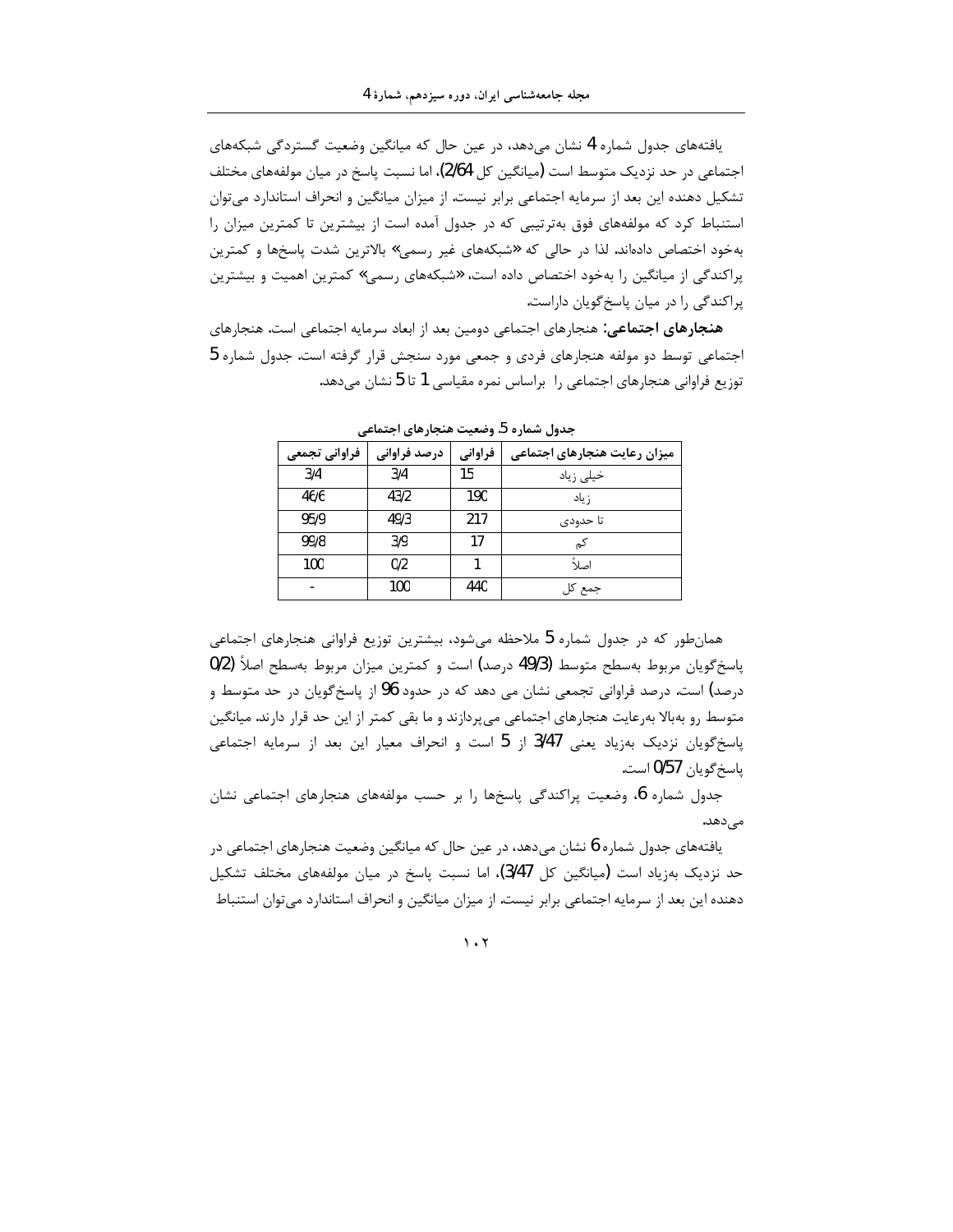| انحراف معيار | ميانگين | خيلى<br>نۍ | ىم   | متوسط | ; باد<br>┄ | خیلی زیاد | مولفهها       |
|--------------|---------|------------|------|-------|------------|-----------|---------------|
| 0/56         | 4/26    | 0/5        | 0/9  | 5/7   | 56/6       | 36/4      | هنجارهاى فردى |
| 0/71         | 3/11    | 1/4        | 18/4 | 50    | 28         | 2/3       | هنجارهای جمعی |

جدول شماره 6. وضعیت پراکندگی پاسخها بر حسب مولفههای هنجارهای اجتماعی

کرد که مولفههای فوق بهترتیبی که در جدول آمده است از بیشترین تا کمترین میزان را بهخود اختصاص دادهاند. لذا در حالي كه «هنجارهاي فردي» بالاترين شدت پاسخها و كمترين پراكندگي از میانگین را بهخود اختصاص داده است، «هنجارهای جمعی» کمترین اهمیت و بیشترین پراکندگی را در ميان پاسخ گويان داراست.

اعتماد اجتماعي با استفاده از سه مولفه اعتماد بين شخصي، اعتماد تعميم يافته و اعتماد نهادي مورد سنجش قرار گرفته است. جدول شماره 7، توزیع فراوانی اعتماد اجتماعی را براساس نمره مقیاسی 1 تا 5 نشان مے،دھد.

| . .           |              |         |                    |  |  |  |  |  |
|---------------|--------------|---------|--------------------|--|--|--|--|--|
| فراواني تجمعي | درصد فراوانی | فراواني | سطح اعتماد اجتماعى |  |  |  |  |  |
| 0/2           | 0/2          |         | خیلی زیاد          |  |  |  |  |  |
| 6/4           | 6/1          | 27      | ز ياد              |  |  |  |  |  |
| 69/3          | 63           | 277     | تا حدودي           |  |  |  |  |  |
| 99/1          | 29/8         | 131     | کم                 |  |  |  |  |  |
| 100           | 0/9          |         | اصلاً              |  |  |  |  |  |
|               | 100          | 440     | جمع کل             |  |  |  |  |  |

جدول شماره 7. وضعیت اعتماد اجتماعی پاسخ گویان

همانطور که در جدول شماره 7 ملاحظه میشود، بیشترین توزیع فراوانی اعتماد اجتماعی پاسخگویان مربوط بهسطح تاحدودی (63 درصد) است و کمترین میزان مربوط بهسطح خیلی زیاد (0/2 درصد) است. درصد فراوانی تجمعی نشان می دهد که در حدود 70 درصد از پاسخ گویان در حد متوسط و متوسط رو بهبالا دارای اعتماد اجتماعی هستند. مابقی کمتر از این حد قرار دارند. میانگین پاسخگویان نزدیک متوسط یعنی 2/75 از 5 است و انحراف معیار این بعد از سرمایه اجتماعی ياسخ گويان 0/57 است.

جدول شماره 8، وضعیت پراکندگی پاسخها را بر حسب مولفههای اعتماد اجتماعی نشان میدهد. یافتههای جدول شماره 8 نشان میدهد، در عین حال که میانگین اعتماد اجتماعی در حد نزدیک بهمتوسط است (میانگین کل 2/75)، اما نسبت پاسخ در میان مولفههای مختلف تشکیل دهنده این

 $\mathcal{N}\cdot\mathcal{V}$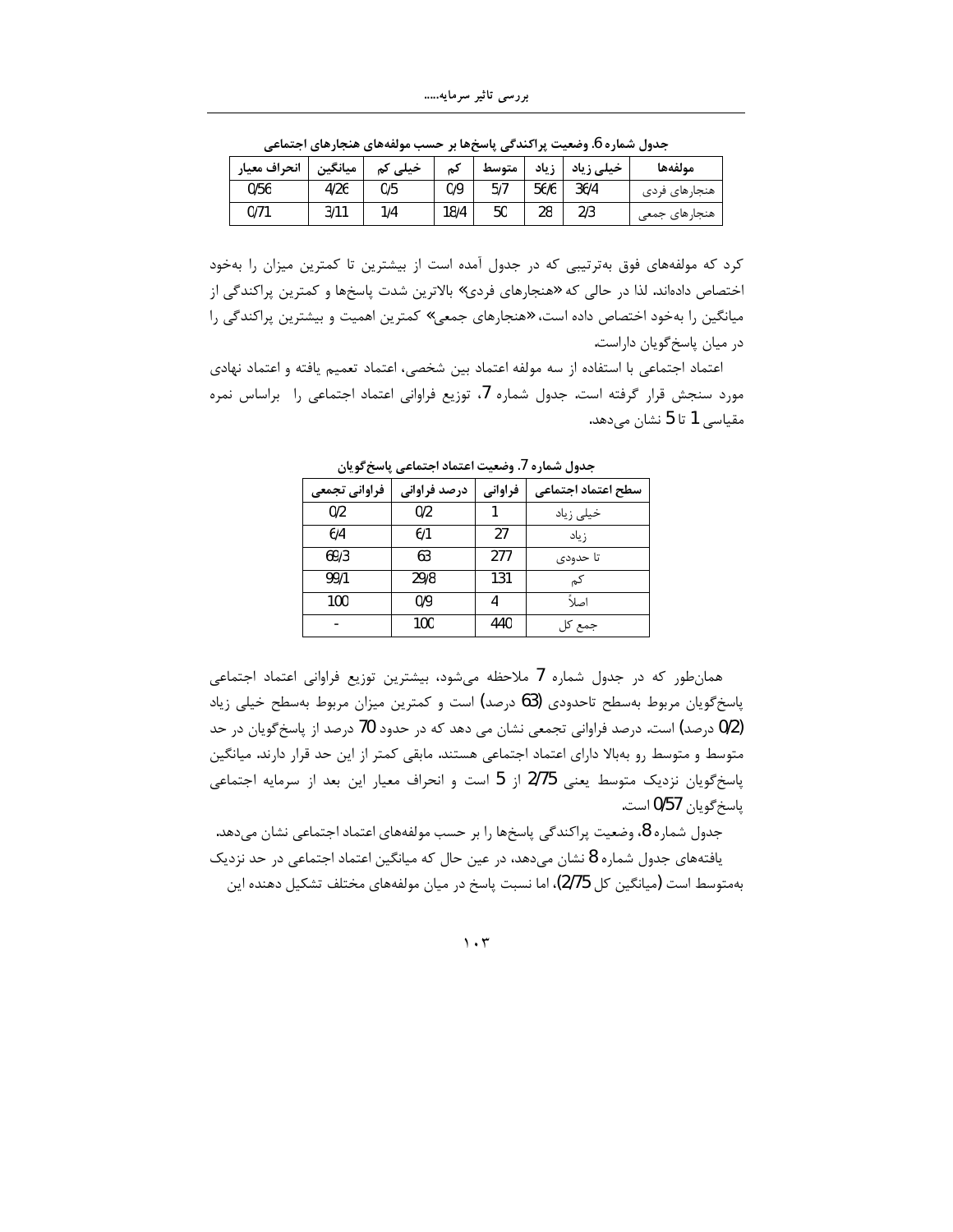| انحراف معيار | ميانگين | خیلی<br>ىم | ىم   | متوسط | زياد           | خیلی زیاد | مولفهها                      |
|--------------|---------|------------|------|-------|----------------|-----------|------------------------------|
| 0/63         | 2/9     | 0/5        | 26/6 |       | .5/7           | 0/2       | اعتماد بین ش <del>خ</del> صی |
| 0/74         | 2/89    | ર<br>J     | 25/9 | 50/7  | 18/6           | 1/8       | اعتماد تعميم يافته           |
| 0/69         | 2/47    |            | 43/9 | 40/2  | $\overline{ }$ | 0/2       | اعتماد نهادى                 |

جدول شماره 8. وضعیت پراکندگی پاسخها بر حسب مولفههای اعتماد اجتماعی

بعد از سرمایه اجتماعی برابر نیست. از میزان میانگین و انحراف استاندارد میتوان استنباط کرد که «اعتماد بین شخصی» بالاترین شدت پاسخها و کمترین پراکندگی از میانگین را بهخود اختصاص داده است، «اعتماد نهادي» كمترين اهميت و بيشترين پراكندگي را در ميان پاسخ گويان داراست.

سرمایه اجتماعی متغیر مستقل اصلی این پژوهش است، این متغیر توسط سه بعد شبکههای اجتماعی، هنجارهای اجتماعی و اعتماد اجتماعی مورد سنجش قرار گرفته است. جدول زیر، توزیع فراوانی سرمایه اجتماعی را براساس نمره مقیاسی 1 تا 5 نشان میدهد.

| ----          |              |         |                      |
|---------------|--------------|---------|----------------------|
| فراوانى تجمعى | درصد فراوانی | فراواني | میزان سرمایه اجتماعی |
| 0/0           | 0/0          |         | خیلی زیاد            |
| 8/9           | 8/9          | 39      | ز ياد                |
| 86/1          | 77/3         | 340     | متوسط                |
| 100           | 13/9         | 61      | كم                   |
|               | 100          | 440     | جمع کل               |

جدول شماره 9. وضعیت سرمایه اجتماعی پاسخ گویان

همانطور که در جدول شماره 9 ملاحظه میشود، بیشترین توزیع فراوانی سرمایه اجتماعی پاسخگویان مربوط بهسطح متوسط (77/3 درصد) است و کمترین میزان مربوط بهسطح خیلی زیاد (0/0 درصد) است. درصد فراوانی تجمعی نشان می دهد که در حدود 86 درصد از پاسخ گویان در حد متوسط و متوسط رو بهبالا دارای سرمایه اجتماعی هستند. مابقی کمتر از این حد قرار دارند. میانگین ياسخ گويان نزديک متوسط يعني 2/95 از 5 است و انحراف معيار سرمايه اجتماعي پاسخ گويان 0/57 است.

جدول شماره 10، وضعيت پراكندگي پاسخها را بر حسب ابعاد سرمايه اجتماعي نشان ميدهد. يافته-های جدول شماره 10 نشان میدهد، در عین حال که میانگین سرمایه اجتماعی نزدیک بهمتوسط است (میانگین کل 2/95)، اما نسبت پاسخ در میان ابعاد مختلف تشکیل دهنده سرمایه اجتماعی برابر

 $\mathcal{N} \cdot \mathcal{E}$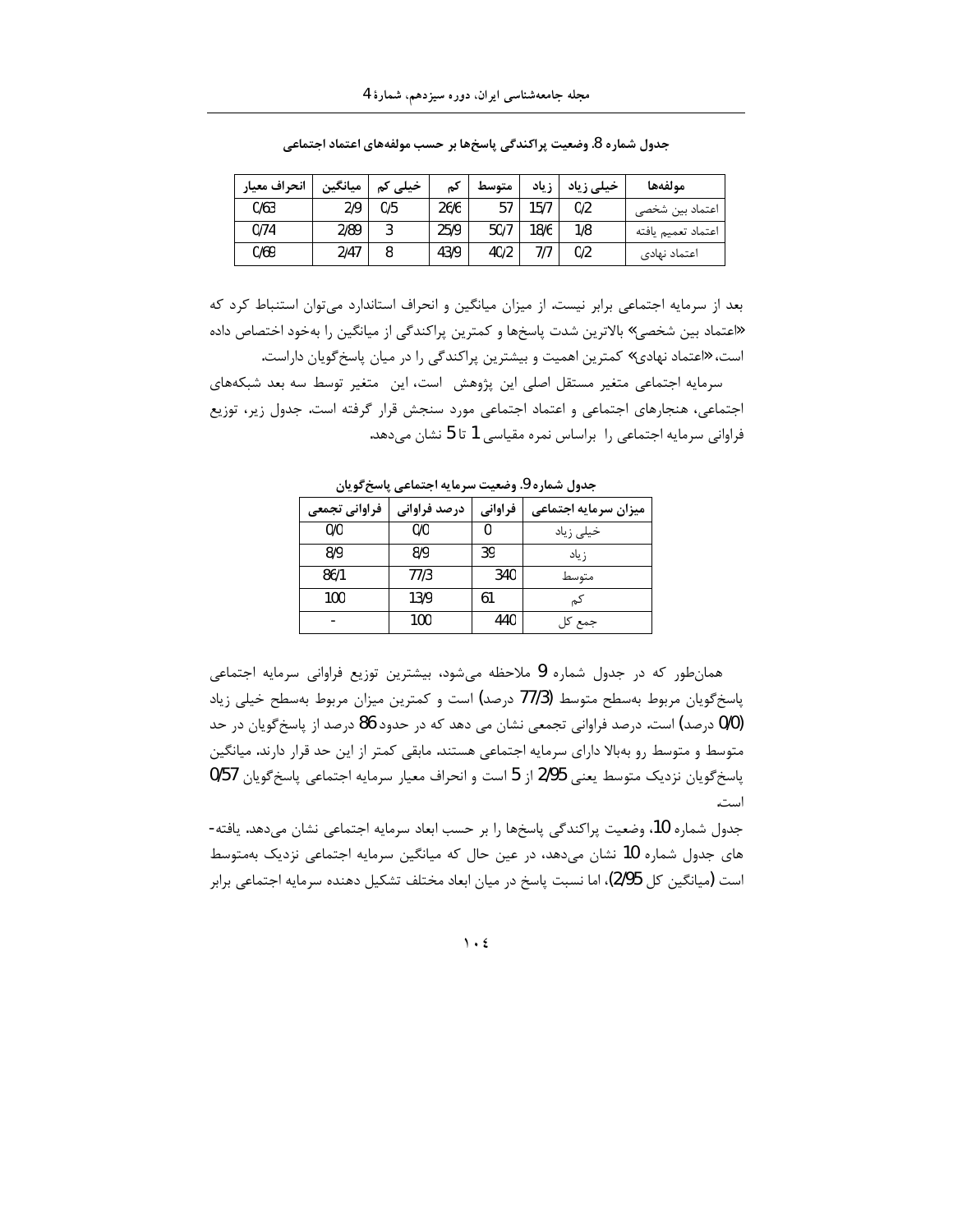نیست. از میزان میانگین و انحراف استاندارد می توان استنباط کرد که « هنجارهای اجتماعی» بالاترین شدت پاسخها و کمترین پراکندگی از میانگین را بهخود اختصاص داده است، «شبکههای اجتماعی» کمترین اهمیت و بیشترین پراکندگی را در میان پاسخ گویان داراست.

انحراف معيار ميانگين خیلی کم کم ا متوسط خیلی زیاد ابعاد ز یاد  $0/57$  $3/47$  $3/9$ 49/3 43/2  $0/2$  $3/4$ هنجارهاى اجتماعى  $0/53$  $\overline{2/75}$  $0/9$ 29/8 63  $6/1$  $\overline{0/2}$ اعتماد اجتماعى

 $53/4$ 

 $\overline{0/0}$ 

شبكههاى اجتماعي

 $6/1$ 

جدول شماره 10. وضعیت پراکندگی پاسخها بر حسب ابعاد سرمایه اجتماعی

## بخش دوم: تحليل دادهها

 $\overline{39/5}$ 

**تحلیل دو متغیره:** همانطور که اشاره شد، محققان زیست محیطی از جمله استیا (2008) هاری و استفان (2008)، گرافتون و نولز (2003)، اشام و همکاران (2002) و کارتز (2000)، امامقلی (1390)، خوش و و همکاران (1388) و عقیلی و همکاران (1388) اذعان دارند که بین سرمایه اجتماعی و رفتارهای زیست محیطی رابطهٔ مثبت و مستقیمی وجود دارد. پیش فرضهای آزمون نشان میدهد که اولاً، هر دو متغیر دارای مقیاسی فاصلهای هستند. ثانیاً، نتایج آزمون نرمالیتی متغیر وابسته از آزمون کولموگروف- اسمیرنف تک نمونهای<sup>1</sup>(در این آزمون تابع توزیع تجمعی مشاهده شده با تابع توزیع مورد انتظار مقایسه می شود.) نشان می دهد که سطح معنی داری برای این متغیر برابر با 0/607 است. چون مقدار سطح معنی داری بهدست آمده، بیش از 0/05 است، پس، توزیع مشاهده شده با توزیع مورد انتظار یکسان است، یعنی توزیع تابع مورد نظر بهتوزیع نرمال نزدیکتر است. بر این اساس، متغیر رفتارهای زیست محیطی دارای توزیع نرمال است و نهایتاً، نمودار زیر رابطه خطی بین دو متغیر را نشان می دهد.

همانطور که در نمودار شماره 1 مشاهده میشود، رابطه بین دو متغیر خطی<sup>2</sup> است. بنابراین، آزمون مناسب برای سنجش رابطه بین این دو متغیر ضریب همبستگی پیرسون می باشد. بر این اساس، با استفاده از ضریب همبستگی پیرسون بهبررسی شدت و نوع رابطه سرمایه اجتماعی و ابعاد آن با رفتار زیست محیطی و مولفههای آن می پردازیم.

1 One-Sampele Kolmogrov Smirnov

 $0/53$ 

 $2/63$ 

 $\overline{0/9}$ 

2 رابطهای خطی است که نمودار پراکنش آن بهصورت خط باشد.

 $\mathcal{L}$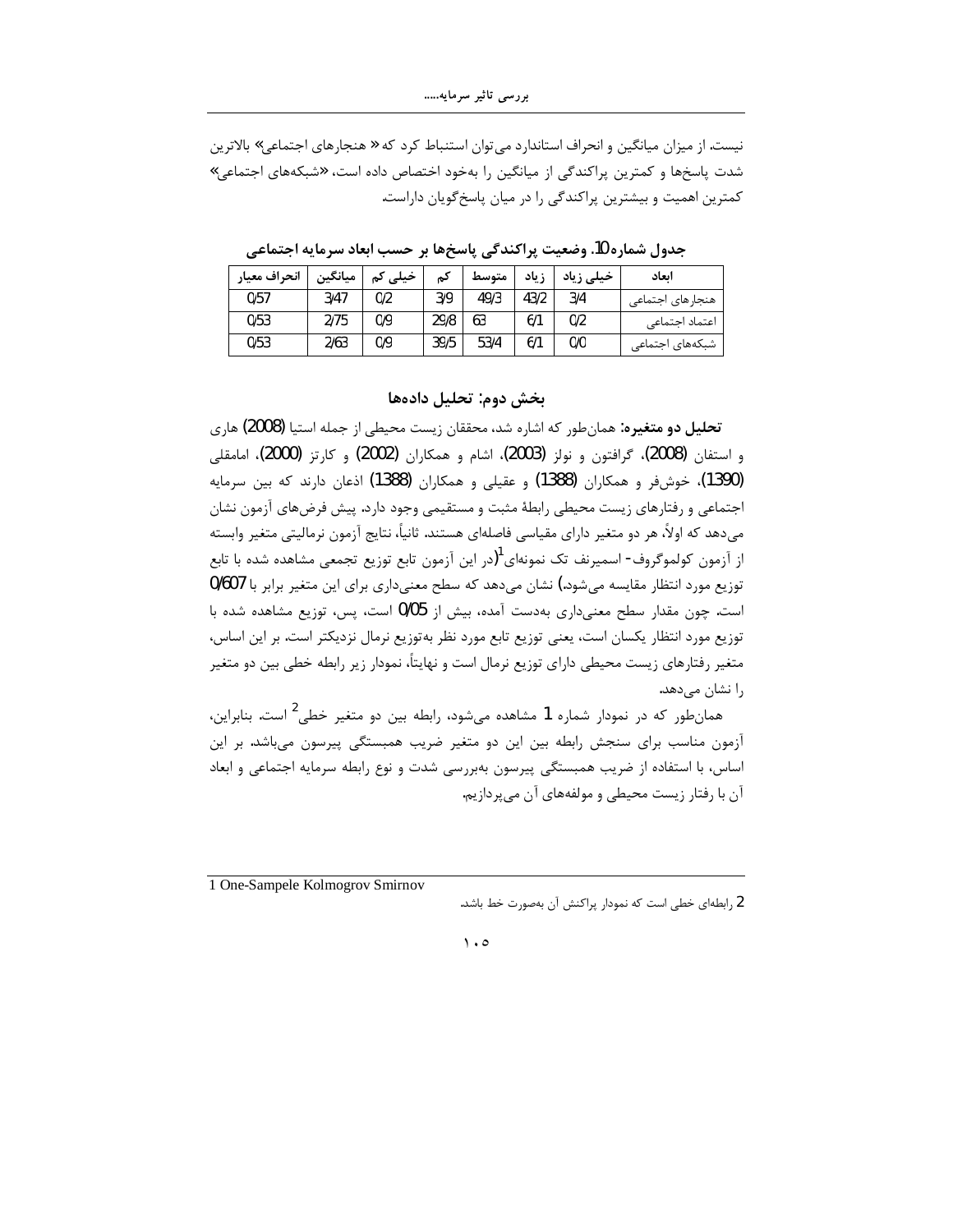جدول شماره 11، نشان دهنده ضریب همبستگی بین سرمایه اجتماعی و رفتارهای زیست محیطی است.

**نمودار شماره 1. روابط خطی بین سرمایه اجتماعی و رفتارهای زیست محیطی** 



|       | سرمایه اجتماعی |       | اعتماد اجتماعي |       | هنجارهای اجتماعی |       | شبكەهاى<br>اجتماعي | متغيرهاى                         |
|-------|----------------|-------|----------------|-------|------------------|-------|--------------------|----------------------------------|
| (sig) | مقدار<br>آزمون | (sig) | مقدار<br>أزمون | (sig) | مقدار آزمون      | (sig) | مقدار<br>آزمون     | تحقيق                            |
| 0/001 | 0/163          | 0/038 | 0/099          | 0/000 | 0/183            | 0/053 | 0/092              | مصرف گاز                         |
| 0/025 | 0/107          | 0/038 | 0/099          | 0/002 | 0/151            | 0/886 | $-0/007$           | مصرف برق                         |
| 0/003 | 0/141          | 0/001 | 0/162          | 0/008 | 0/127            | 0/4   | 0/035              | مصرف آب                          |
| 0/000 | 0/263          | 0/000 | 0/223          | 0/000 | 0/231            | 0/001 | 0/153              | استفاده از<br>توليدات<br>محلى    |
| 0/000 | 0/240          | 0/000 | 0/182          | 0/000 | 0/171            | 0/000 | 0/202              | حفاظت از<br>منابع زيست<br>محيطى  |
| 0/012 | 0/120          | 0/175 | 0/065          | 0/021 | 0/110            | 0/034 | 0/101              | استفاده از<br>وسايل<br>باز يافتى |
| 0/000 | 0/267          | 0/000 | 0/217          | 0/000 | 0/246            | 0/001 | 0/154              | رفتار زيست<br>محيطى              |

جدول شماره 11. ضريب همبستگى پيرسون متغيرهاى تحقيق

˺˹˿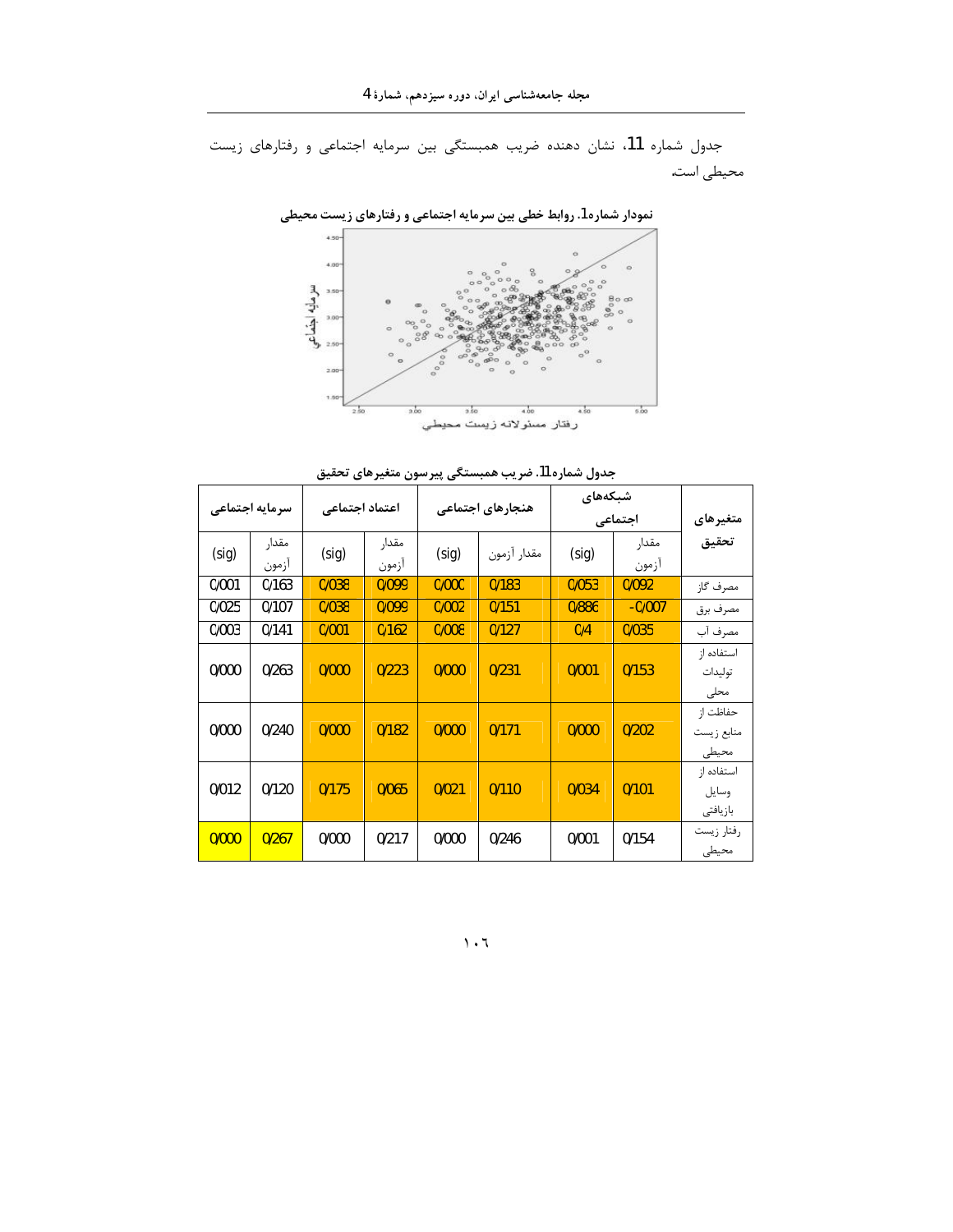همانطور که در جدول شماره 11 مشاهده میشود، ضریب همبستگی ابعاد سرمایه اجتماعی (شبکههای اجتماعی، هنجار اجتماعی و اعتماد اجتماعی) با مولفههای رفتارهای زیست محیطی (مصرف گاز، مصرف برق، مصرف آب، استفاده از تولیدات محلی، حفاظت از منابع زیست محیطی و استفاده از وسایل بازیافتی) پاسخگویان متفاوت است، طوری که ضریب همبستگی هنجارهای اجتماعی با رفتارهای حفاظت از منابع زیست محیطی بیشترین مقدار و در حد بالای متوسط است و ضریب همبستگی بین شبکههای اجتماعی با مصرف برق کمترین مقدار و در حد خیلی ضعیف است. همچنین، نتایج سطح معنی داری نشان می۵هد که از 18 رابطه سنجش شده 4 رابطه بهلحاظ آماری معنیدار نیست. اما، 14 رابطه دیگر بهلحاظ آماری معنیدار است. علاوه بر این، ضریب همبستگی سرمایه اجتماعی با مولفههای رفتارهای زیست محیطی نشان میدهد که ضریب همبستگی سرمایه اجتماعی با رفتارهای حفاظت از منابع زیست محیطی بیشترین مقدار و در حد بالای متوسط است و ضریب همبستگی بین سرمایه اجتماعی با مصرف برق کمترین مقدار و در حد ضعیف است. همچنین، نتایج سطح معنیداری نشان میدهد که از 6 رابطه آزمون شده، همه روابط بهلحاظ آماری معنیدار است. بهعبارت دیگر با افزایش سرمایه اجتماعی، مولفههای رفتارهای زیست محیطی در جهت انجام رفتارهای مسئولانه زیست محیطی افزایش مییابد. نهایتاً، ضریب همبستگی ابعاد سرمایه اجتماعی با رفتارهای زیست محیطی نشان میدهد که هنجارهای اجتماعی با رفتارهای زیست محیطی بیشترین مقدار و در حد بالای متوسط است و رابطه شبکههای اجتماعی با رفتارهای زیست محیطی کمترین مقدار و در حد متوسط است.

به هر حال، نتايج آزمون فرضيه نشان مىدهد كه ضريب همبستگى سرمايه اجتماعى با رفتارهاى زیست محیطی در حد متوسط روبه بالا است. همچنین، سطح معنیداری نشان میدهد که روابط بین سرمايه اجتماعي و رفتارهاي زيست محيطى بهلحاظ آماري معنىدار است. نتيجه تحقيق حاضر با نتايج تحقيقات پيشين ذكر شده در اين تحقيق، همخواني دارد.

تحلیل رگرسیون ساده: رگرسیون خطی ساده بهپیش بینی مقدار یک متغیر وابسته براساس مقدار يک متغير مستقل به کمک يک معادله خطي، مي پردازد (حبيب پور و صفري، 1388 :480). قبل از انجام رگرسیون لازم است پیشفرضهای رگرسیون رعایت شود. اولین و مهمترین پیش فرض رگرسیون خطی بودن روابط بین متغیرهای مستقل و وابسته است براساس آنچه که در ضریب همبستگی پیرسون مطرح شده است، متغیر مستقل و متغیر وابسته روابط خطی است. همچنین، توزيع متغير وابسته (رفتارهاي زيست محيطي) نرمال ميLباشد. علاوه بر اين، از آماره دوربين- واتسون ' برای سنجش مستقل بودن همبستگی باقیماندهها استفاده شده است.

1 Durbin-Watson

 $\mathcal{N}$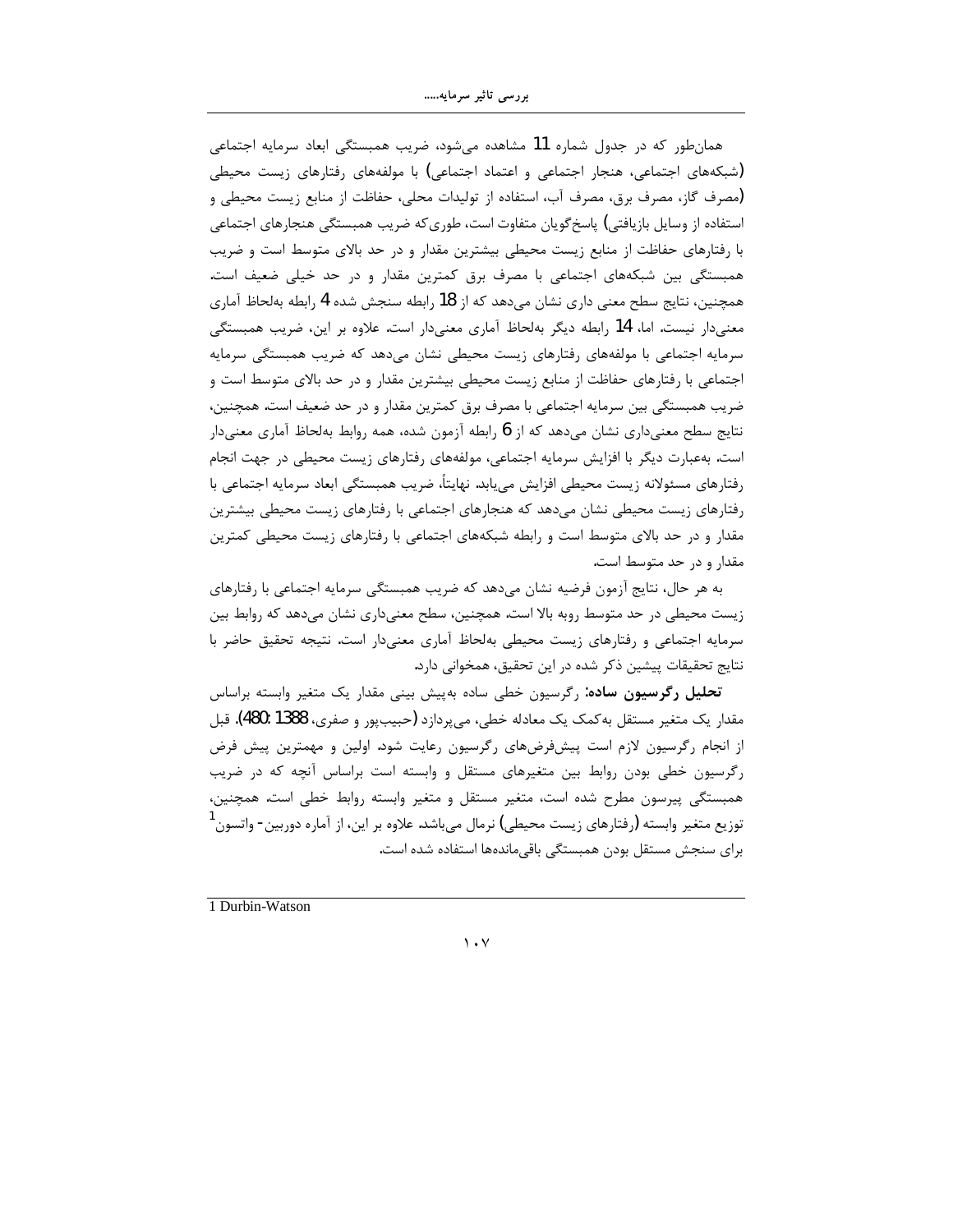جدول شماره 12، ضرایب رگرسیونی ساده رفتار زیست محیطی را با متغیرهای تحقیق نشان مىدھند.

|                  | متغير وابسته        |            |          |            |                     |                          |
|------------------|---------------------|------------|----------|------------|---------------------|--------------------------|
| دوربين<br>واتسون | سطح<br>معنى<br>دارى | مقدار ثابت | ضريب بتا | ضريب تعيين | ضريب<br>همبستگی (R) | متغيرهاى مستقل           |
| 1/94             | 0/000               | 3/447      | 0/203    | 0/041      | 0/203               | شبکههای غیر رسمی         |
| 1/9              | 0/000               | 3/02       | 0/257    | 0/066      | 0/257               | هنجارهای فردی            |
| 1/89             | 0/000               | 3/526      | 0/194    | 0/037      | 0/194               | هنجار های<br>جمعى        |
| 1/93             | 0/000               | 3/514      | 0/189    | 0/036      | 0/189               | اعتماد شخصی              |
| 1/86             | 0/005               | 3/671      | 0/135    | 0/018      | 0/135               | اعتماد<br>تعميم<br>ىافتە |
| 1/89             | 0/000               | 3/618      | 0/182    | 0/033      | 0/182               | اعتماد نهادى             |

جدول شماره 12. ضرایب رگرسیونی ساده رفتارهای زیست محیطی

قبل از هر چیز نتایج آماره دوربین واتسون نشان میدهد که باق<sub>ی</sub>ماندهها با هم همبستگ<sub>ه،</sub><sup>1</sup> ندارند و مستقل از هم هستند. نتایج بدست آمده از رگرسیون خطی ساده حاکی از این است که از میان کل متغیرهای موجود در این تحقیق 6 متغیر با متغیر وابسته (رفتارهای زیست محیطی) رابطه معنیداری داشتهاند و 1 متغیر دیگر بدلیل نداشتن معنیداری با متغیر وابسته حذف شد است، این متغیر شبکههای رسمی است. از میان مجموع متغیرهای موجود در این جدول هنجارهای فردی با ضریب تعیین برابر با 6/6 درصد بیشترین رابطه را با رفتارهای زیست محیطی دارد و اعتماد تعمیم یافته با ضریب تعیین برابر با 1/8 درصد کمترین رابطه را با رفتارهای زیست محیطی دارد. ضریب بتای استاندارد شده نشان میدهد که هنجارهای فردی و شبکههای غیر رسمی بهنسبت متغیرهای دیگر در تعیین تغییرات رفتارهای زیست محیطی نقش مهمتری را ایفاء میکنند. این نتایج اهمیت این دو متغیر را در تبیین رفتارهای زیست محیطی نشان میدهد.

تحلیل رگرسیون چند متغیره: با کمک رگرسیون چند متغیره<sup>2</sup> می¤وان رابطه خطی موجود بین مجموعهای از متغیرهای مستقل با یک متغیر وابسته را مطالعه کرد. برای آگاهی از چگونگی

1 مقدار این آماره بین 0 تا 4 میباشد. اگر باقیمانده ها با یکدیگر همبستگی نداشته باشند، این آماره نزدیک به2 خواهد بود.

2 Multiple Linear Regression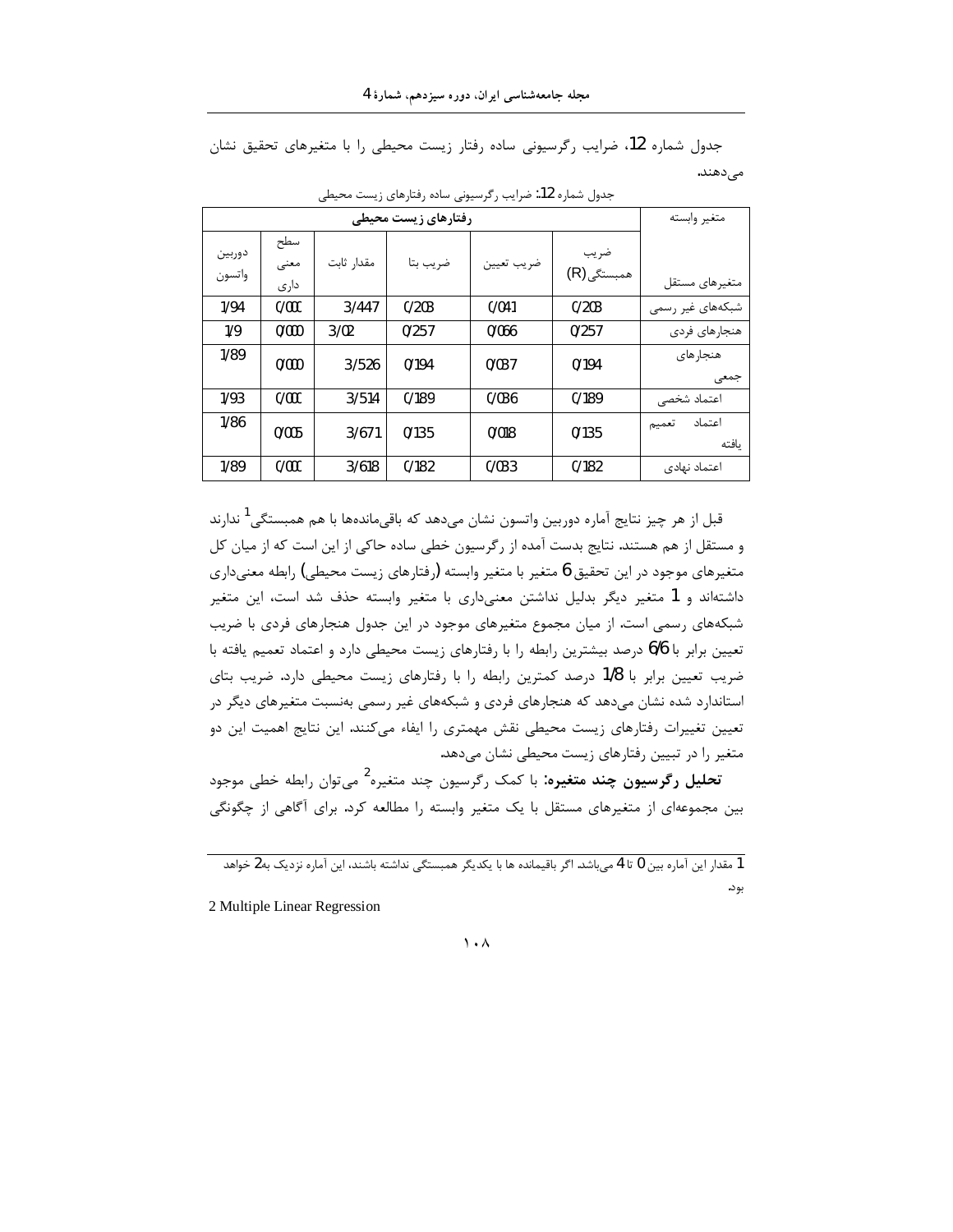روابط هم خطی<sup>1</sup> بین متغیرهای مستقل از آماره تولرانس<sup>2</sup> استفاده شده است. لازم بهذکر است که از روش گام بهگام<sup>3</sup> برای ورود دادهها استفاده شده است. در مدل رگرسیونی گام بهگام کلیه متغیرهای تحقيق براي تبيين رفتارهاي زيست محيطي وارد مدل شده است. مقدار آماره دوربين واتسون (1/93) نشان میدهد که باقی،ماندهها با هم همبستگی ندارند. یعنی از هم مستقل می،باشند.

جدول شماره 13، مدل رگرسیونی گام بهگام متغیرهای تحقیق را برای تبیین رفتارهای زیست محیطی نشان میدهد.

| مقدا<br>ثابت | سطح<br>معنىدارى<br>${\rm F}$ آزمون | مقدا,<br>آزمون F | ضريب<br>تعيين<br>(R<br>Square) | ضريب همبستگي<br>(R) | مدل          |
|--------------|------------------------------------|------------------|--------------------------------|---------------------|--------------|
| /644<br>ົ    | 0/000                              | 17/514           | 0/11                           | 0/328               | گاھ<br>ىەگام |

جدول شماره 13.مدل رگرسیونی گام بهگام متغیرهای مستقل برای تبیین رفتارهای زیست محیطی

چنان که در جدول شماره 14 ملاحظه میشود، ضریب همبستگی مدل رگرسیونی گام بهگام متغیرهای مورد بررسی برای تبیین رفتارهای زیست محیطی برابر با 0/328 است. نسبتی از واریانس  $\rm\,F$  متغیر رفتارهای زیست محیطی که توسط متغیرهای تحقیق تبیین شده 11 درصد است. نسبت دلالت بر آن دارد که مدل رگرسیونی تحقیق مدل مناسبی برای تبیین متغیر وابسته است. بهعبارت دیگر، متغیرهای تحقیق قادرند که تغییرات متغیر وابسته را توضیح دهند. مقدار ثابت (عرض از مبدا) نشان میدهد که اگر تاثیر متغیرهای مستقل را کنترل شود، مقدار پایه رفتارهای زیست محیطی برابر با 2/644 است. لازم بهذکر است که مدل رگرسیون گام بهگام فوق دارای 3 مدل (گام) بود. نتایج جدول فوق مربوط بهمدل (گام) اخر مدل رگرسیونی گام بهگام است.

جدول شماره 14، نشان دهندهٔ ضرایب تاثیر مدل نهایی رگرسیون متغیرهای مستقل تبیین کننده رفتارهای زیست محیطی است.

1 علاوه بر پیشفرضهای عنوان شده در رگرسیون خطی ساده، در رگرسیون چند متغیر هیچ یک از متغیرهای مستقل نباید رابطه خطی با سایر متغیرهای مستقل داشته باشند.

2 Tolerance

3 Stepwise Method

 $\mathcal{U} \cdot \mathcal{A}$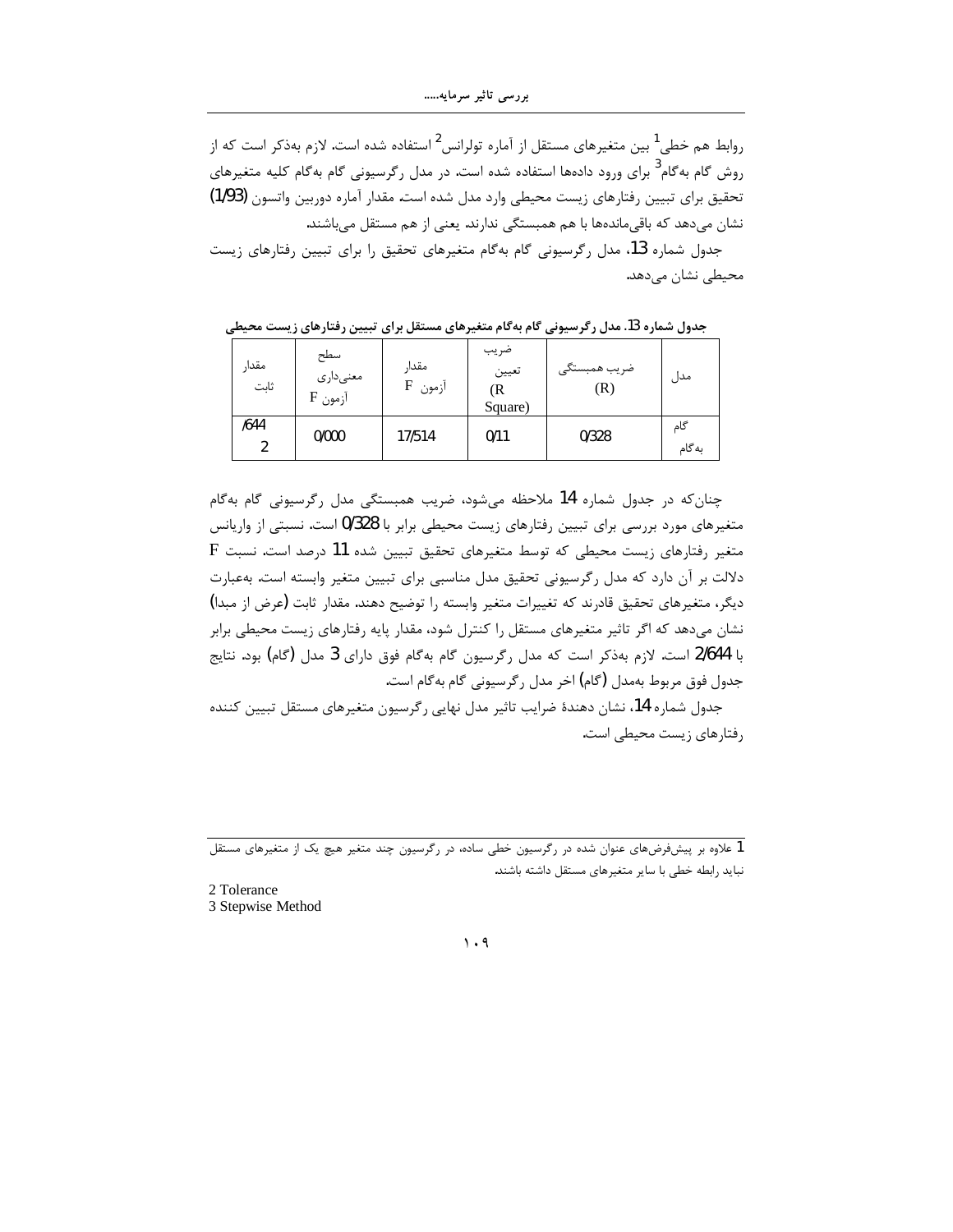| ضريب<br>تولرانس <sup>1</sup> | سطح<br>معنىداري | مقدار<br>آزمون T | ضريب<br>$(β)$ بتا | متغيرها             |
|------------------------------|-----------------|------------------|-------------------|---------------------|
|                              | 0/000           | 14/732           |                   | مقدار ثابت          |
| 0/93                         | 0/000           | 4/325            | 0/203             | هنجارهای<br>فردى    |
| 0/95                         | 0/002           | 3/184            | 0/148             | شبکههای غیر<br>رسمى |
| 0/97                         | 0/002           | 3/043            | 0/139             | اعتماد نهادى        |

جدول شماره 14: ضرايب تاثير مدل نهايي رگرسيون متغيرهاي تحقيق تبيين كننده رفتارهاي زيست محيطي

همانطور که در جدول شماره 14 ملاحظه می شود، ضریب تولرانس نشان می دهد که میزان هم-خطی متغیرها کم است. همچنین، هنجارهای فردی اولین متغیری بوده که وارد مدل شده است و بیشترین رابطه را با رفتارهای زیست محیطی دارد و اعتماد نهادی آخرین متغیری بوده که وارد مدل شده و کمترین رابطه را با رفتارهای زیست محیطی دارد. همچنین، متغیر هنجارهای فردی بهنسبت دیگر متغیرها پیش بینی کننده قویتری است. ضریب بتا استاندارد شده نشان دهنده تاثیرات خالص متغیرها بر رفتار زیست محیطی است. مقدار T و سطح معنی داری آن نشان دهنده اهمیت نسبی حضور هر متغیر در مدل میباشد. براین اساس، متغیرهای که وارد مدل شدهاند تاثیر آماری معنیداری در تبیین تغییرات رفتارهای زیست محیطی دارند.

## بحث و نتيجه گيري:

همانطور که مطرح شد، هدف اصلی این پژوهش، سنجش رفتار زیست محیطی و شناخت تاثیر سرمایه اجتماعی بر رفتارهای زیست محیطی بوده است. روش تحقیق در این پژوهش، روش پیمایشی و روش نمونه گیری احتمالی از نوع روش نمونه گیری چند مرحلهای خوشهای بوده است. همچنین، حجم نمونه شامل 440 نفر افراد ساکن در شهرهای استان کردستان بوده است.

نتایج تحقیق حاضر نشان میدهد که با وجود شرایط نامناسب و امکانات محدود زیست محیطی در استان کردستان، رفتارهای زیست محیطی افراد مورد مطالعه بیش از 78 درصد مسئولانه گزارش شده است. در مورد سرمایه اجتماعی، نتایج حاکی از این است که تنها 8/9 درصد از افراد مورد مطالعه در حد زیاد و خیلی زیاد دارای سرمایه اجتماعی|ند. در مورد تاثیر سرمایه اجتماعی بر رفتارهای زیست

1 ضریب تولرانس بین 0 و 1 در نوسان است. بنابراین، هر چه ضریب تولرانس نزدیک بهیک باشد، میزان همخطی کمتر است.

 $\mathcal{N}$ .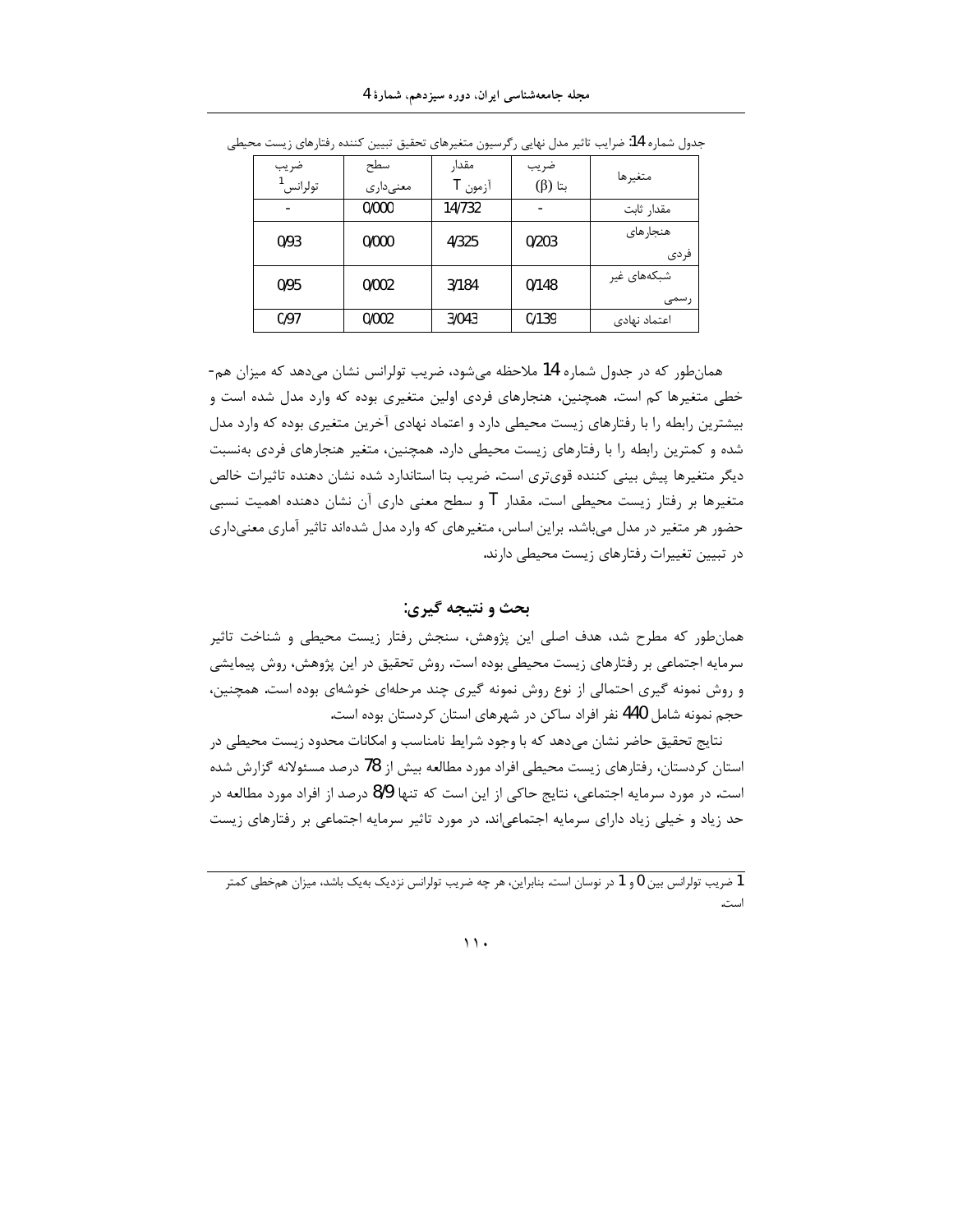محیطی یافتهها حاکی از این بودند که بین سرمایه اجتماعی و رفتارهای زیست محیطی رابطه مثبت و مستقیمی وجود دارد. یعنی با افزایش سرمایه اجتماعی، رفتارهای مسئولانه زیست محیطی نیز افزایش مي يابد. اين نتيجه نشان داد كه فرضيه اصلي تحقيق تائيد شود. بههر حال، نتايج تحقيقات صورت گرفته در سطح بین المللی و منطقهای از جمله استیل (2008)، هاری و استفان (2008)، گرافتون و نولز (2003)، اشام و همکاران (2002)، پرتی و وارد (2001)، کاتز (2000)، بنفورد و همکاران (200)، امامقلی (1391)، خوشفر و همکاران (1388) و عقیلی و همکاران (1388) نشان دادهاند که سرمایه اجتماعی اثر مثبت و مستقیمی بر رفتارهای زیست محیطی دارد، براین اساس، نتیجه تحقیق حاضر با تحقیقات پیشین همخوانی دارد. علاوه براین، از بین مولفههای سرمایه اجتماعی، هنجارهای اجتماعی بیشترین رابطه را با رفتار زیست محیطی داشت و شبکههای اجتماعی کمترین رابطه را با رفتارهای زیست محیطی داشت. همچنین، بررسی رابطه بین سرمایه اجتماعی و مولفههای رفتارهای زیست محیطی نشان میدهد که سرمایه اجتماعی با استفاده از تولیدات محلی بیشترین رابطه را داشت و سرمایه اجتماعی با مصرف برق کمترین رابطه را داشت.

نتایج نشان داد که رفتار زیست محیطی بستگی بههنجار اجتماعی دارد، یعنی با افزایش هنجارهای اجتماعی، رفتارها نسبت بهمحیط زیست مسئولانه است. هنجارهای اجتماعی با شکل دادن یک تصورت اخلاق مدارانه از رفتارهای مسئولانه زیست محیطی، میتواند یک راه حل برای کاهش مشکلات زیست محیطی باشد. بهویژه، هنجارهای اجتماعی برای انتقال یک مفهوم کلی رفتار مسئولانه زیست محیطی برای ایجاد شرایط مناسب زندگی در طبیعت، با طبیعت و برای طبیعت کارآمد است. هنجارهای اجتماعی میتواند یک سری رفتارهای عقلانی را (شامل احساس وظیفه نسبت بهمحيط زيست يا احترام براي محيط زيست يا ...) بهفرد تحميل كند (استيل، 2008). اعتماد اجتماعی در کانال اطلاعات، نقش مهمی در رفتارهای زیست محیطی دارد. اعتماد بهسازمانهای ارائه دهند اطلاعات باعث آگاهی از مسئله زیست محیطی و درک درست سیاستهای علمی و عمومی زیست محیطی می شود و یکی از پیش نیازهای مشارکت در سیاستهای و برنامههای زیست محیطی است (لاوریان، 2003). شبکههای اجتماعی توسط الگوی تعامل اجتماعی شکل میگیرد. شبکههای اجتماعی نقش اصلی را در شکل سرمایه اجتماعی بهعنوان منابع و مکانیسم ایجاد و تبادل هماهنگی و همکاری افراد، بازی میکنند. بهطور کلی، منابع سرمایه اجتماعی، تعامل افراد و گروههای مختلف را در شناسائی رفتارهای مسئولانه زیست محیطی تسهیل میکند.

نهایتاً، نتیجه رگرسیون چند متغیره نشان میدهد که از میان ابعاد سرمایه اجتماعی، هنجارهای فردی در استان بیشترین رابطه را با رفتارهای زیست محیطی دارد. در حالی که نتیجه تحقیق خوشفر و همکاران (1388) نشان داده است، اعتماد نهادی بیشترین رابطه را با رفتار زیست محیطی در شمال ایران دارد و نسبت بهدیگر متغیرها پیشبینی کننده قویتری است.

 $\rightarrow$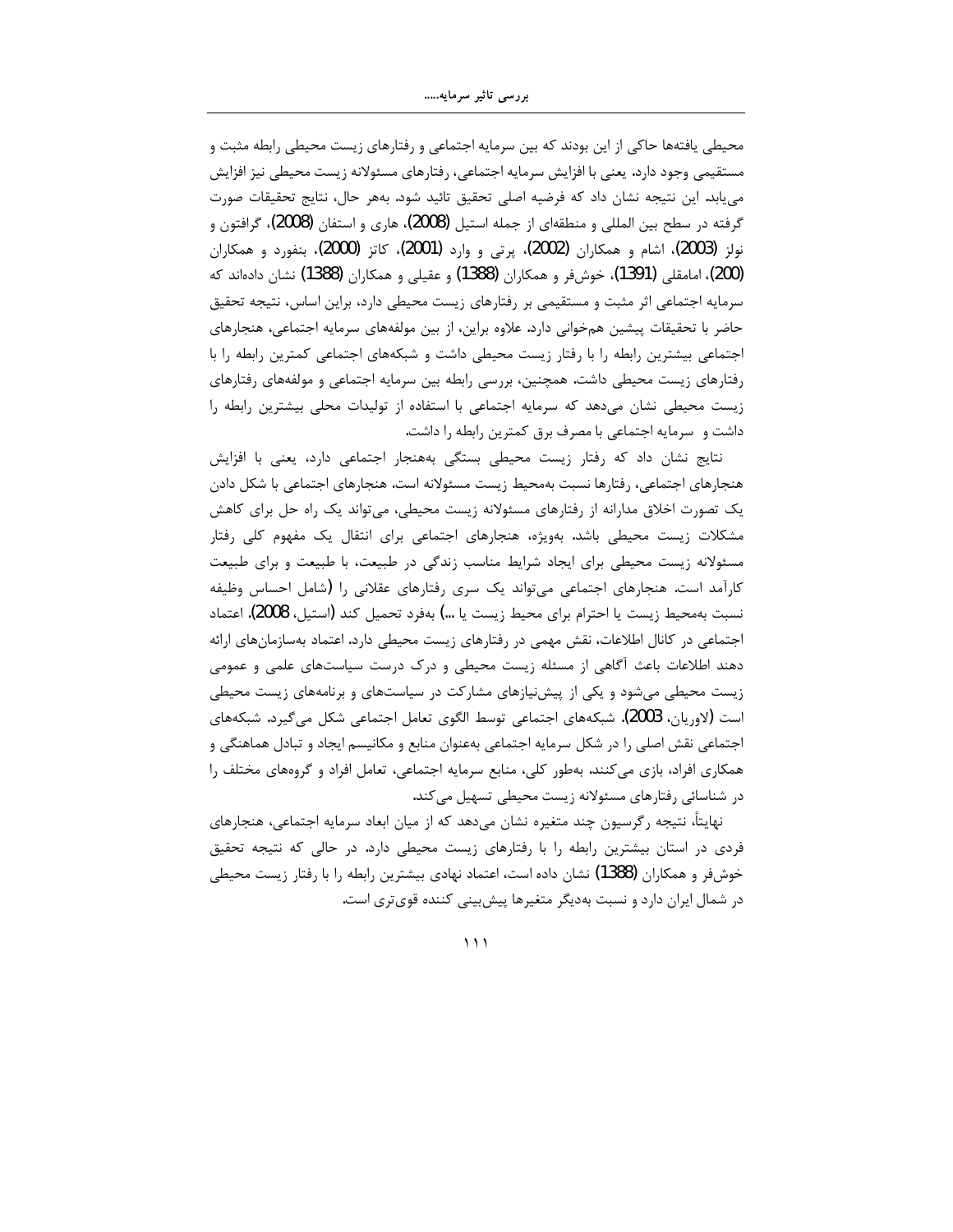با توجه بهبررسی انجام شده و نتایج بهدست آمده، برای ترویج و توسعهٔ رفتارهای مسئولانه زیست محیطی، در راستای محافظت از منابع طبیعی و محیط زیست، پیشنهاد میشود که بهسرمایه اجتماعی موجود در استان کردستان توجه بیشتری شود و فعالیتهای و طرحهای بهگونهای برنامه ریزی شود که بهسرمایه اجتماعی توجه ویژهای صورت گیرد. بدین شکل که بخشی از اهداف از اجرای این طرحها مختص بهبالا بردن سرمایه اجتماعی باشد که نه تنها در زمینه رفتارهای مناسب زیست محیطی پیشرفت حاصل می شود، بلکه در زمینههای دیگر ما شاهد کاهش مسائل و مشکلات موجود در استان نیز خواهیم بود. بر این اساس، ضرورت ایجاد بسترها و زمینههای مناسب برای افزایش سرمایه اجتماعی در استان کردستان بیش از پیش احساس می شود.

## منابع

- ازکیا مصطفی و غفاری غلامرضا (1383). *توسعه روستایی با تاکید بر جامعه روستایی ایران*. تهران، نشر ني.
- امامقلی، لقمان (1390)، بررسی ت*اثی*ر سرم*ایه اجتماعی ب*ر رفتار*های زیست محیطی (مطالعه* <mark>م*وردی: استان کردستان)،* پایان نامه دوره کارشناسی ارشد پژوهش علوم اجتماعی، بهراهنمایی</mark> دكتر صادق صالحي، بابلسر دانشگاه مازندران.
- تاجبخش، کیان. **(1384)** *سرمایه اجتماعی، اعتماد، دموکراسی و توسعه***،** ترجمه افشین خاکباز و حسن پويان تهران: نشر شيرازه.
- توسلی، غلامعباس و موسوی، مرضیه (1384) "مفهوم سرمایه در نظریههای کلاسیک و جدید: با تاکید بر نظريههاي سرمايه اجتماعي"، *نامه علوم اجتماعي*، شماره 26.
- پاتنام، <sub>د</sub>ابرت **(1380)** *دموکراسی و سنت های مدنی***،** ترجمه محمد تقی لفروز، تهران، انتشارات روزنامه سلام.
- حبيب پور، كرم و رضا صفري (1388، **ر***اهنماي جامع كاربرد SPSS در تحقيقات پيمايشي، چ*اپ اول، تهران: نشر لويه.
- حسینی، سید امیر حسین، علمی، زهرا(میلا) و شارعپور، محمود (1386)، "رتبه بندی سرمایه اجتماعی در مراکز استانهای کشور" *فصلنامه علمی پژوهشی رفاه اجتماعی*، سال هفتم شماره 26. 84-.59
- خوش فر غلامرضا (1387) "تاثير سرمايه اجتماعي بر مشاركت سياسي مطالعه موردى استان گلستان"، **رساله دکتری،** دانشگاه علامه طباطبائی، دانشکده علوم اجتماعی، بهراهنما دکتر محمد حسین پناهی.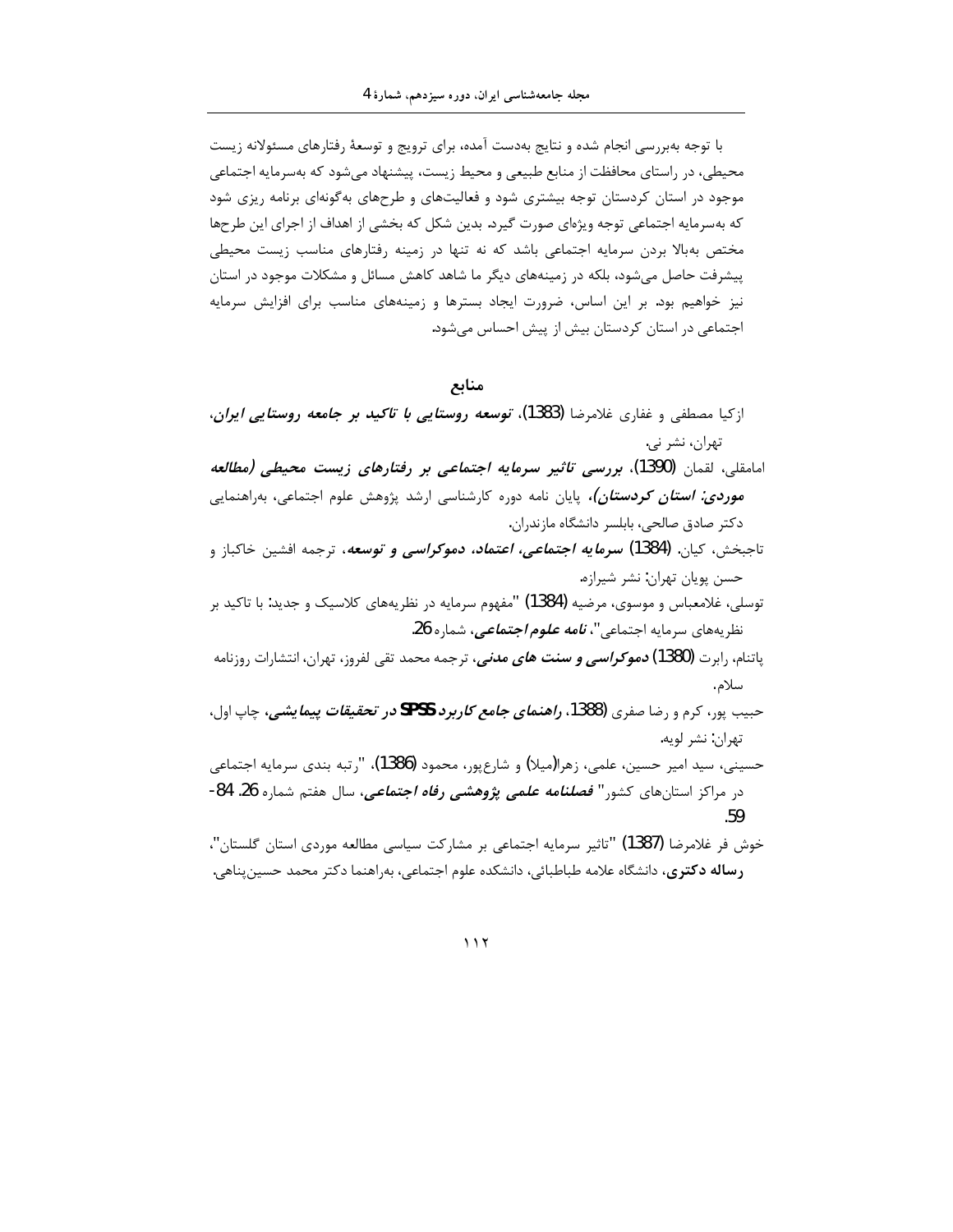| خوش فر غلامرضا و صالحی صادق (1388)، "سرمایه اجتماعی و رفتار زیست محیطی"، <b>همایش بررسی</b>           |
|-------------------------------------------------------------------------------------------------------|
| طرح مسائل اجتماعی استان مازندران آبان 1388.                                                           |
| خوش فر غلامرضا ، صالحی صادق و امامقلی لقمان (1389)" بررسی رفتار مردم نسبت بهمحیط زیست"،               |
| همایش مهندسی محیط زیست دانشگاه تهران آبان 1389.                                                       |
| رفیعپور، فرامرز <b>(1375)، "کندوکاوها وپنداشتها''،</b> تهران، شرکت سهامیانتشار، چاپ هشتم.             |
| دينى تركمانى، على (1385)، "تبيين افول سرمايه اجتماعى" <i>فصلنامه علمى پژ<b>وه</b>شى رفاه اجتماعى،</i> |
| سال ششم، شماره 171. 147-147                                                                           |
| سايت انجمن چيا                                                                                        |
| سایت ادارت آب، برق و گاز استان کردستان                                                                |
| سرشماری عمومی نفوس و مسکن سال، 1385.                                                                  |
| سعادت، رحمان. (1385). "تخمين سطح و توزيع سرمايه اجتماعي استانها"، <i>فصلنامه علمي پژوهشي</i>          |
| ر <i>فاه اجتماعی</i> ، سال ششم، شماره 23 .195-173.                                                    |
| شاه حسینی، ماهرو (1382) "مطالعه و بررسی تاثیر سرمایه ی اجتماعی در عملکرد انجمنهای اعتبار              |
| گردشی زنان در تهران"، <b>دانشگاه آزاد اسلامی (</b> واحد علوم و تحقیقات).                              |
| شادی طلب، ژاله و حجتی کرمانی، فرشته (1387) "فقر و سرمایه اجتماعی در جامعه روستایی"،                   |
| ف <i>صلنامه علمی و پژوهشی رفاه اجتماعی</i> ، سال هفتم، شماره 28 56-35.                                |
| شارع پور محمود (1385)، <b>سنجش سرم<i>ایه اجتماعی در استان مازندران (مناطق شهری و</i></b>              |
| <b>رو<i>ستایی)،</i></b> انتشارات سازمان مدیریت و برنامه ریزی مازندران.                                |
| عبدی، عباس و گودرزی، محسن <b>(1378)<i>، تحولات فرهنگی در ایران</i>،</b> تهران انتشارات سروش.          |
| علمی، زهرا (میلا) و شارعپور، محمود و حسینی، سید امیر حسین(1384)، "سرمایه اجتماعی و چگونگی             |
| تاثير آن بر اقتصاد"، <i>مجله تحقيقات اقتصادي</i> ، شماره 71، 296-239.                                 |
| عقیلی، سید محمود، خوش فر، غلامرضا و صالحی، صادق. (1388). " <b>سرمایه اجتماعی و رفتارهای</b>           |
| زیست محیطی مسئولانه در شمال ایران (مطالعه موردی: استانهای گیلان، مازندران و                           |
| <b>گلستان)"</b> ، مجله دانشگاه علوم کشاورزی و منابع طبیعی گرگان، جلد شانزدهم، ویژه نامه 1-الف. ص      |
| .250-236                                                                                              |
| فوكوياما، فرانسيس (1379) <i>. پ<b>ايان نظم (بررسي سرماية اجتماعي وحفظ آن)</b>،</i> ترجمهٔ غلامءبّاس   |
| توسلي، تهران: جامعهٔ ايرانيان، چاپ اوّل.                                                              |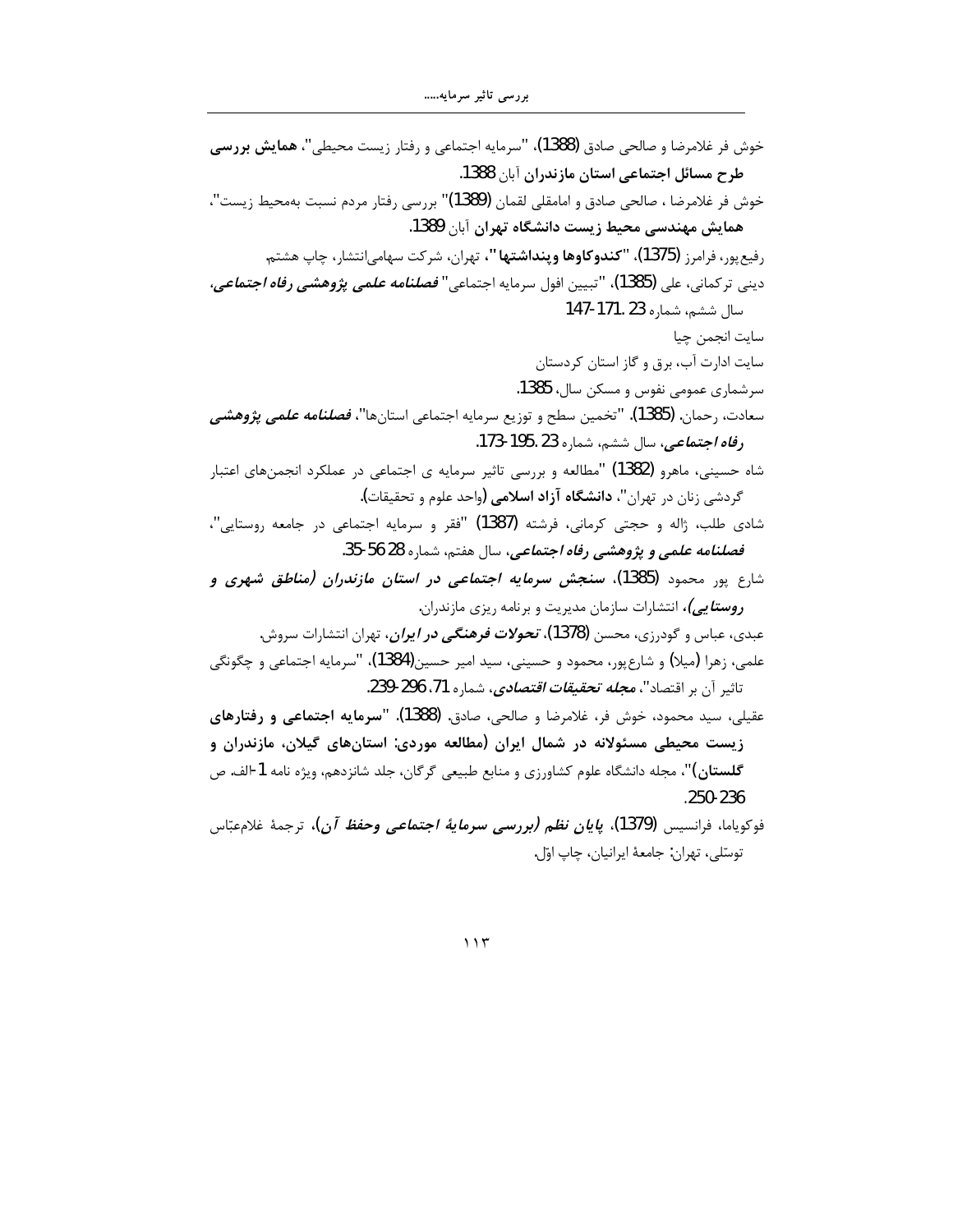- قرخلونره، مهدی و حبیبی، کیومرث (1379)، "صنعتیسازی استان کردستان با تکیه بر توانهای جغرافيايي"، مجله دانشكده ادبيات و علوم انساني دانشگاه تهران، كاستلز، مانوئل (1384**).** *عصر اطلاعات اقتصاد، جامعه و فرهنگ***،** ترجمه حسن چاووشیان، انتشارات طرح نو چاپ چها, م. منصور فر، کریم **(1385)، رو***شهای آماری***،** چاپ هشتم. تهران: انتشارات دانشگاه تهران. ناطق پور، محمد جواد و فیروزآبادی، سید احمد (1384)، "سرمایه اجتماعی و عوامل موثر بر شکل گیری آن در شهر تهران"، *مجله جامعهشناسی ایران*، دوره ششم، شماره 4، 91-59.
- Barr, S. (2003), "Strategies for Sustainability: Citizens and Responsible Environmental Behaviour". Area, 35(3), 227-240.
- Barry, J. (2007), Environment and social theory (2nd ed.). London and New York: Routledge.
- Benford, Robert D. and David A. Snow. (2000), "Framing Processes and Social Movements: An Overview and Assessment." Annual Review of Sociology 26:611-639.
- Bourdieu, P. (1986), The forms of social capital, in: ichardson, j.g. (Ed.), Handbook of Thory and Research for the Sociology of Education, Greenwood, New York.
- Coleman, J (1998), "Social Capital in the Creation of Human capital" American jounrnal of Sociology, 94, 95-120.
- Fukuyama, F. (1998), Trust, The Social Virtues and the Creation of Properity, Londan, Hamish Hamilton.
- Grafton, R. Quentin and Knowles, Stephen, (2003)," Social capital and national environmental performance", Australian National University, Economics and Environment Network Working Paper, EEN0206, http://een.anu.edu.au/.
- Hari Bansha Dulal, Roberto Foa and Astephan Knowles (2008), Can Differences In The Quality of Social Institutions and Social Capital Explain Cross-Country Environmental Performance? World Bank April 2008
- Isham, J., T. Kelly and S. Ramaswamy (2002), "Social capital and well-being in developing countries: an introduction", in J. Isham, T. Kelly and S. Ramaswamy

 $\bigwedge$